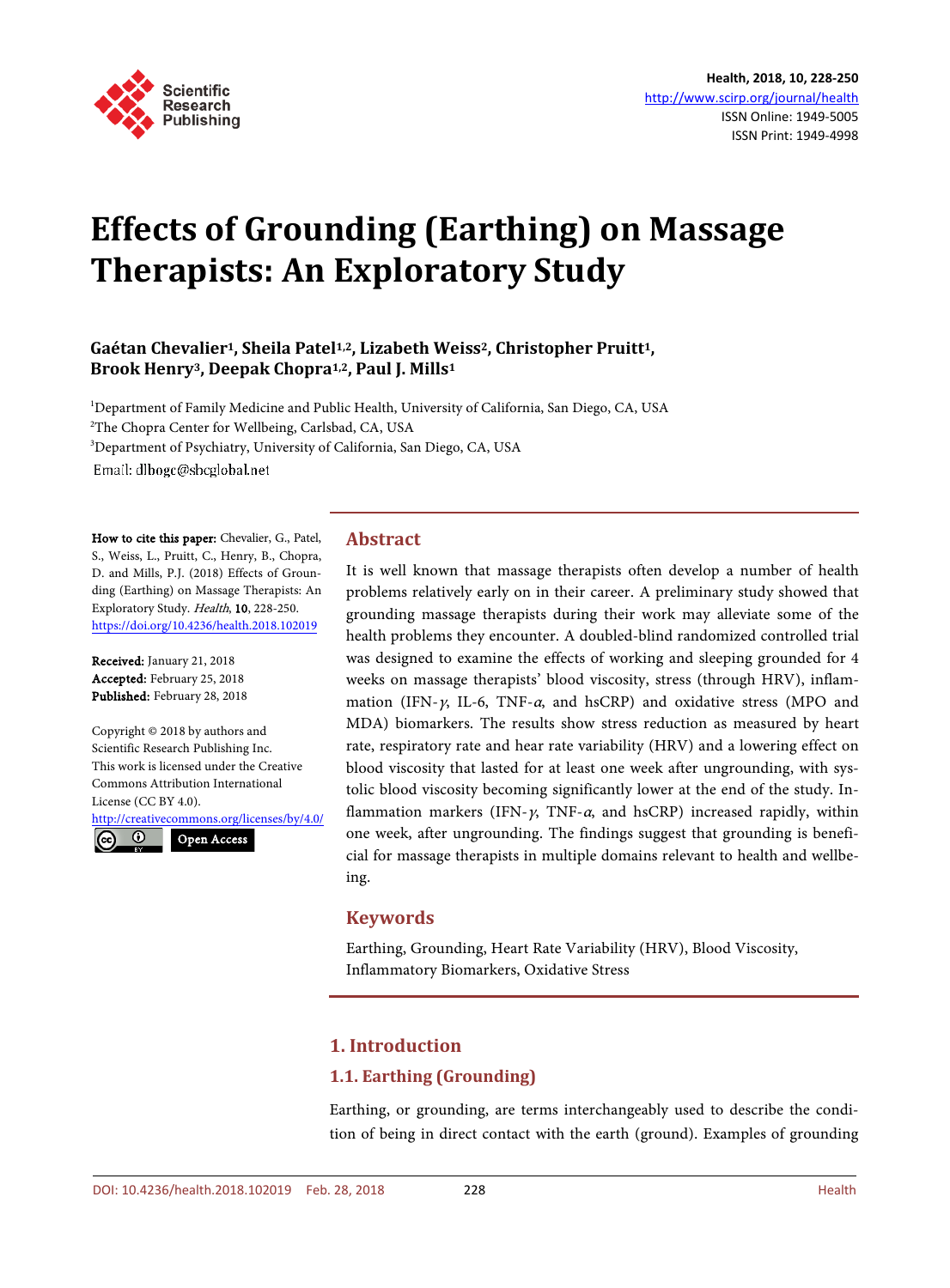include walking bare feet on grass or moist soil, swimming in the ocean or a lake, or using specially designed equipment such as grounding sheets and mats that conductively connects individuals to the ground when they are indoors. These grounding products are typically connected to the earth using a building's electrical grounding system or by planting a metal rod directly into the soil.

Several benefits of being grounded have been reported. They include improvement in sleep, reduction of chronic and acute inflammation, decrease in physiological as well as psychological stress, normalization of cortisol level, decrease muscle damage during exercise, decrease blood viscosity, improvement in blood circulation, increase wellness feeling and positive mood, and normalization of muscles tension [\[1\]](#page-20-0) [\[2\]](#page-20-1) [\[3\].](#page-20-2)

#### **1.2. Massage Therapists' Burnout and Pain**

It is well known that massage therapists often develop a number of health problems relatively early on in their career [\[4\].](#page-20-3) Most of these health problems stem from repetitive motions and overuse injuries and include tendonitis, painful fingers, hands, wrists, elbows and shoulders, carpal tunnel syndrome, and a host of other work-related injuries [\[5\].](#page-20-4) A commonality behind these injuries is chronic inflammation, which is associated with chronic pain [\[6\]](#page-20-5) [\[7\]](#page-21-0) [\[8\].](#page-21-1) These realities of daily work life, and the lack of effective relief, prompt many massage therapists to leave their profession prematurely; they are "burnt out". Burnout is a frequently used term to describe the cumulative wear and tear on the body and psyche that lead dedicated massage therapists to leave their profession [\[9\]](#page-21-2) [\[10\].](#page-21-3)

A previously completed pilot study examined whether grounding massage therapists during their massage work could help alleviate the stress and pain they experience [\[5\].](#page-20-4) Based on the promising positive findings obtained in that pilot study, this larger exploratory study sought to extend those findings by including a larger set of assessments and grounding during the therapists' night sleep as well as while they performed massages.

# **2. Methods**

#### **2.1. Bioethics Committee**

This study protocol was approved and supervised by BioMed IRB, a San Diego based independent IRB [\(http://biomedirb.com/\)](http://biomedirb.com/). The study was performed at the Chopra Center for Wellbeing in Carlsbad, California.

#### **2.2. Subjects**

Sixteen (16) healthy massage therapists employed at The Chopra Center for Wellbeing in Carlsbad, California with at least one year of experience and with no diagnosis of a major disease participated. These participants were trained by the Chopra Center on all massages methods used by the center; they all received the same training.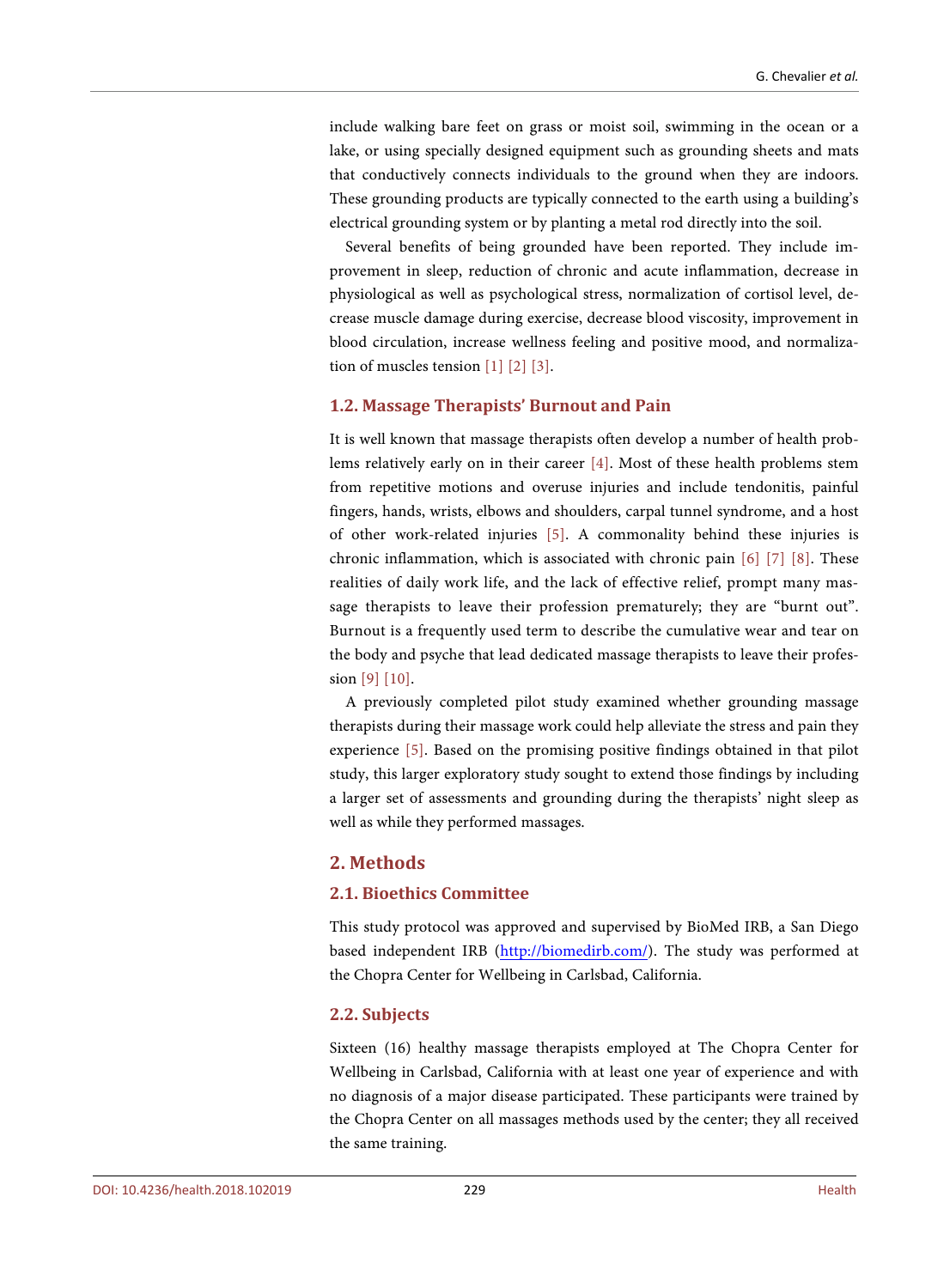#### **2.3. Study Design and Procedures**

Participants were explained the research protocol and signed the consent form approved by the IRB. A study staff member then asked each massage therapist to complete the Chopra Center medical form. The staff member also explained how to fill the Heart Monitor Log Form (to be filled at the end of every day of work). All massage techniques used at the Chopra Center were included in this project. The staff member also gave to each participant a Grounded Beauty Tummy Band (earthing.com, Thousand Palms, CA) with two number coded grounding cords and with instructions on how to use the Grounded Beauty Tummy Band at home and how to connect the second cord to the grounded mat in the massage room. Instructions were given on where and when to go to give a blood sample. Blood samples were taken by a licensed phlebotomist at the beginning of the study, at the end of week 5 and at the end of week 6.

At the end of the first week, a study staff member met with massage therapists to collect the log forms, make sure they were filled properly and that the protocol was followed. The staff member also took back the two number coded grounding cables and replaced them with two cables coded with different numbers. The process of exchanging cables for another set with a different number code was repeated every week and it was established to help maintain the double-blind nature of the study. Heart Monitor Log forms were collected at the end of every week at the same time a new set of cables was given except at the end of week 6 when no cables were given (that was the end of their participation in the study). Finally, a study staff member recorded any comment from the massage therapists related to their participation in the study.

A double-blind Randomized Controlled Trial (RCT) procedure was used based on the stepped wedge design. In a stepped wedge design, an intervention is rolled-out sequentially to the trial participants (either as individuals or clusters of individuals) over a number of time periods. The order in which the different individuals or clusters receive the intervention is determined at random and, by the end of the random allocation, all individuals or groups will have received the intervention. Stepped wedge designs incorporate data collection at each point where a new group (step) receives the intervention [\[11\]](#page-21-4) [\[12\].](#page-21-5) In this project there were two interventions: grounding and sham-grounding. Each intervention was identified by a number coded band around the cord, the signification of the number code (grounded or sham grounded) not being known to the massage therapists, study staff and researchers. The number code was only known to the person who prepared the cables for this study. Except for the number coding band, all cords looked alike but the modified cords did not allow electrical conduction from the earth to the mat. The number coding information was kept secret until after the last week of the last cluster was completed and after all the log forms and blood sample results were received by the principal investigator (PI).

Therapists were randomly assigned to a cluster, or cohort. The duration of each cohort's participation was 6 weeks and was divided as follows: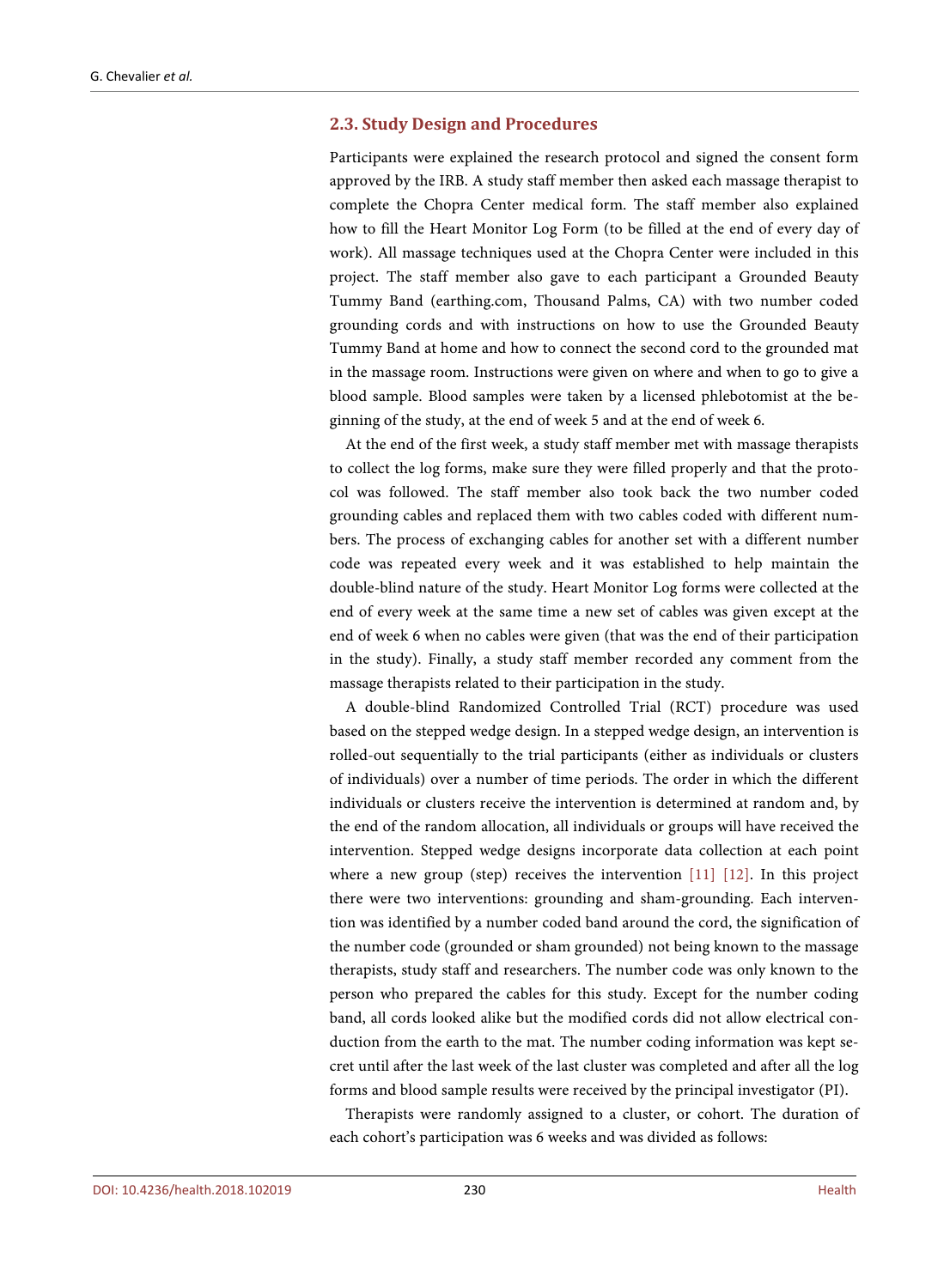- First week of participation subjects were not grounded.
- The next 4-week period they were grounded.
- The last week they were not grounded.

#### **2.4. Grounding Equipment and Method**

Grounding (earthing) was accomplished in two ways: first using a grounding mat placed on the floor around the massage table in the massage room and through the use of a grounding tummy band that participants used at home during sleep. A study staff checked that the ground outlets used by massages therapists at the Chopra Center were working properly and massage therapists were given a ground checker to verify that their home grounding system was working properly. They were blinded to when they were or were not grounded, receiving a different "grounding" cord at the start of each week of the study. On weeks 1 and 6, therapists were given number coded cords that did not ground them (placebo cord) while they were given proper number coded grounding cords (active grounding cords) at weeks 2, 3, 4 and 5. In order for them not to suspect which week they were grounded or not, new number coded cords were given every week.

## **2.5. Blood Viscosity**

Blood viscosity is an important factor affecting the ability of blood to circulate in the blood vessels. It is a factor contributing to cardiovascular disease [\[13\],](#page-21-6) a risk factor for type 2 diabetes mellitus [\[14\],](#page-21-7) and a predictor of decline in general cognition [\[15\].](#page-21-8) Since blood is a non-Newtonian fluid, its viscosity varies greatly during a cardiac cycle. Blood viscosity also varies with the anatomical configuration of an artery. For example, blood viscosity at the aorta is different from that at the coronary artery because the sheer rate is different at the two locations. Blood viscosity is high at low shear rates and low at high shear rate. Normal blood viscosity varies from 3.8 cP (38 mP) at high shear rate (300 s<sup>-1</sup>) to about 20 cP (200 mP) at low shear rate (1 s<sup>-1</sup>). Blood viscosity at high shear rate is called systolic blood viscosity (SBV), analogous to systolic blood pressure, while blood viscosity at low shear rate is termed diastolic blood viscosity (DBV) [\[16\].](#page-21-9) 

Historically, accurately measuring blood viscosity was a difficult task that required the use of rotational viscometers that allowed testing for blood viscosity at a single shear rate. It was a time-consuming process and technically demanding [\[17\]](#page-21-10) [\[18\].](#page-21-11) For this study, a state-of-the-art instrument resolved all the problems of previous methods. Invented by Dr. Young Cho, a fluid dynamics expert and professor of mechanical engineering at Drexel University, this instrument (the Hemathix Blood Analyzer SCV-200 by Health Onvector, Camden, NJ), measures blood viscosity over a wide range of shear rates representative of the cardiac cycle in a single continuous measurement. For this study, EDTA lavender tubes filled with 3 milliliters of blood were shipped to Onvector for blood viscosity analysis. These blood samples were drawn at the beginning of week 1, and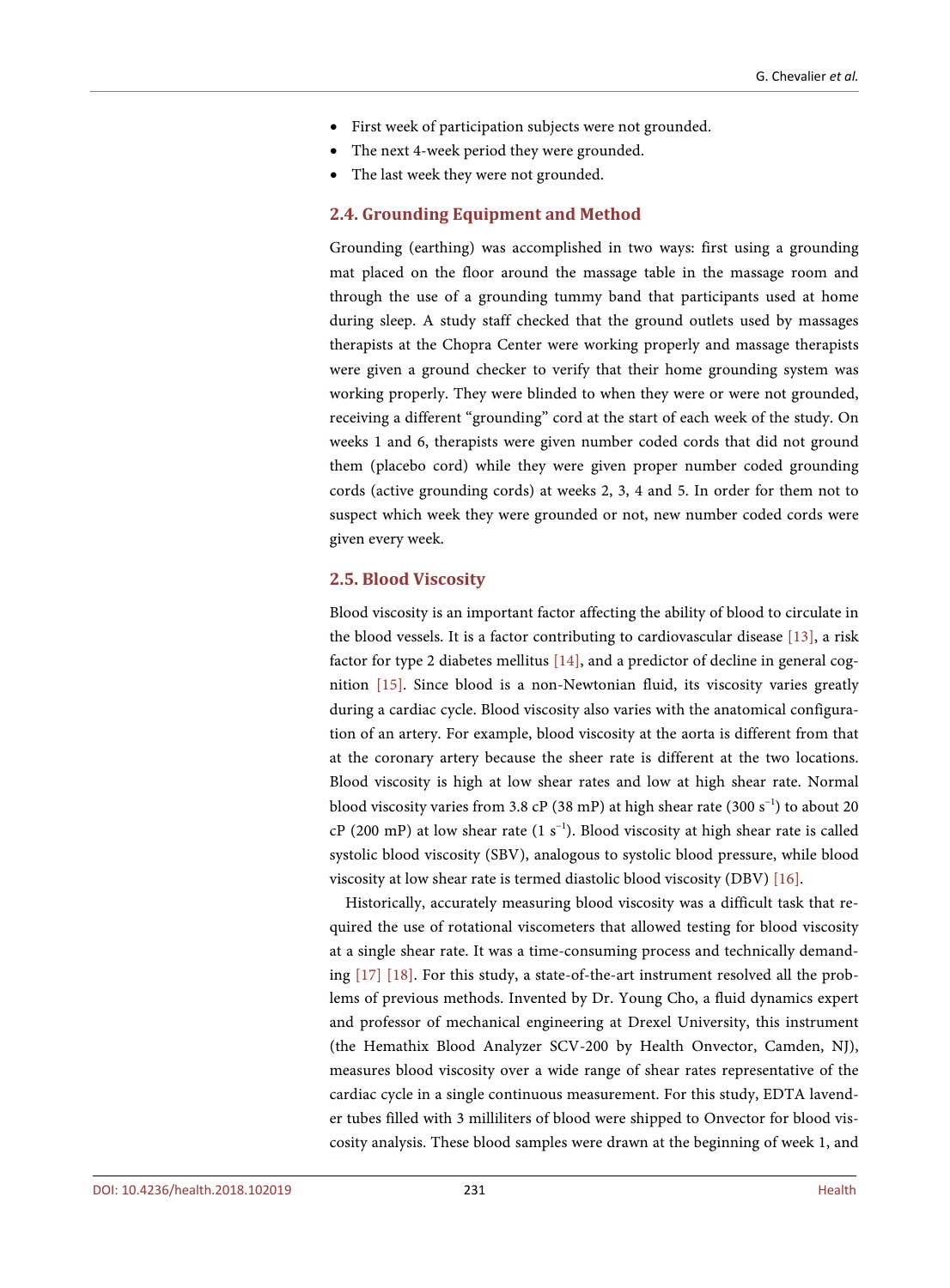at the end of week 5 and 6 by a certified phlebotomist and immediately placed on ice. For each blood sample, SBV and DBV were measured and analyzed (see Results section).

#### **2.6. Biomarkers**

Blood samples, which were collected in EDTA, were drawn at the beginning of week 1, and at the end of weeks 5 and 6 by a certified phlebotomist and immediately placed on ice. Samples were transported from the study site to the UC San Diego Clinical Research Biomarker Laboratory by study personnel, at which time the samples were processed and immediately stored at -80 °C until time of biological assay. IL6, TNF- $\alpha$ , IFN- $\gamma$  were determined by use of a commercially available ELISA (Meso Scale Discovery, Rockville, Maryland). MPO (myeloperoxidase) and hsCRP (high-sensitivity C-Reactive Protein) were determined by use of a commercially available ELISA (Research & Diagnostic Systems, Inc., Minneapolis, Minnesota). MDA (malondialdehyde) was determined by use of a commercially available ELISA (MyBioSource, San Diego, California). Blood specimens were analyzed in blinded pairs, and the lab technician running the assays was blinded to the identity of each sample. All subject's samples were run within the same assay plates. Intra-assay and inter-assay coefficients of variance were less than 7%.

#### **2.7. Heart Rate Variability**

Hearth Rate Variability (HRV) is an established measure of autonomic nervous system modulation of the cardiovascular system [\[19\].](#page-21-12) In this study, heart rate was recorded from a portable HRV monitor (Zephyr Biopatch sensor, Medtronic, Annapolis, MD). Subjects were given the Biopatch before their first day of work and they were instructed to wear the Biopatch sensor on the first work day of week 1, and on the last work day of week 5 and week 6. They were instructed to start the Biopath (*i.e.* start the recording of their HR data) at 8 am and to keep it recording until at least 30 minutes after they finish working on their last client. HRV was calculated for four 10-minute periods for each of these 3 days. The 4 periods were: the first 10 minutes after they put on the Biopatch, the last 10 minutes before they work on their first patient, the first 10 minutes after they worked on the last patient and the last 10 minutes of the day. Participants were allowed to engage in free movement during the intervals at the beginning and end of the work day (sitting, standing, or walking). They were standing during the intervals immediately before and after the massages.

Variables calculated for each of the 10-minute periods from raw data included:

- Average Heart Rate (HR);
- Average Respiratory Rate (RR);
- SDNN: the standard deviation of the interval between normal heart beats (the NN interval)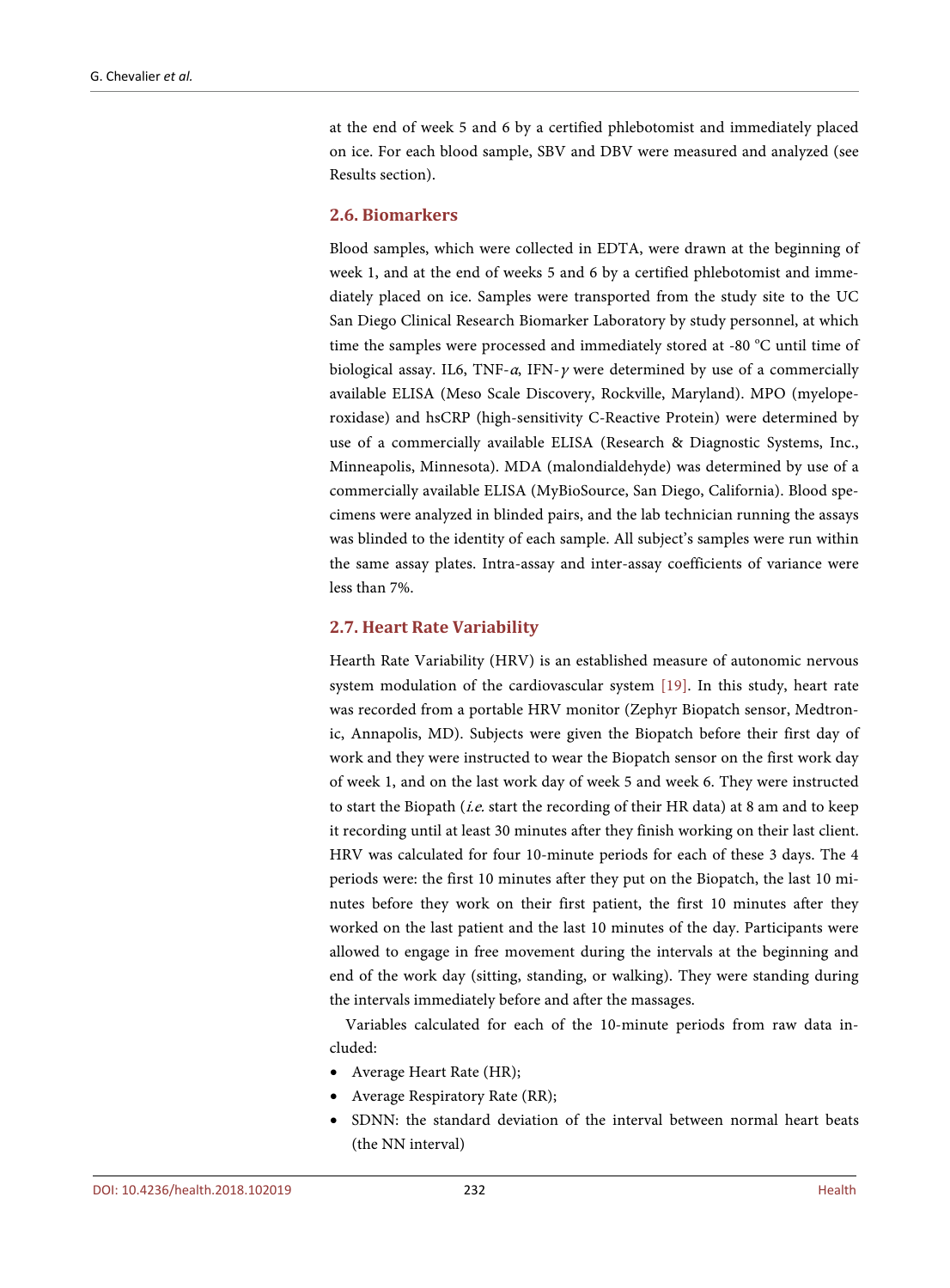- LF: Low frequency component (0.04 0.15 Hz) of the Power Spectral Density
- HF: High frequency component (0.15 Hz 0.4 Hz) of the Power Spectral Density
- LF/HF: Ratio of low to high frequency bands of the Power Spectral Density.

These variables were measured and analyzed according to the standards established by the Task Force of the European Society of Cardiology and the North American Society of Pacing and Electrophysiology [\[20\]](#page-21-13) using the VivoSense software platform (VivoSense, Inc., Newport Beach, CA). Digitized ECG data were analyzed to detect the R-wave peaks of the QRS complex. The power spectrum density (PSD) of the HRV signal was assessed using the nonparametric Welch periodogram method with Fast Fourier Transform (FFT) [\[21\].](#page-21-14) Since participants were allowed to move during intervals of HR/HRV recording (e.g., not required to remain stationary and sitting in a chair) we utilized a multi-step process to identify and remove artifacts from the signal that may be generated by motor activity. First, the beat-to-beat ECG waveform was visually inspected and missing or unidentified R-peaks were manually relabeled. RR interval artifacts were subsequently removed with linear spline interpolation. Third, an automated VivoSense artifact marking algorithm was also applied to identify and remove ectopic beats and spurious HR (excluding HR above 220 or below 30 bpm) before HRV data output. We developed an Heart Monitor Log Form to have a written record of exactly at what time in the morning participants put the BioPatch on and at what time they took it off.

#### **2.8. Statistical Analysis**

Statistical calculations were performed using NCSS/PASS 2000 edition licensed with Dawson's book: Basic & Clinical Biostatistics, Third Edition, McGraw-Hill, New York, 2001. Parametric mean comparisons were performed using t-test for differences between means (paired and equal variance) or Aspin-Welch Unequal-Variance test (unequal variance). When the parametric assumption did not hold, statistical tests used included: Wilcoxon Signed-Rank Test for difference in means (paired), Quantile (Sign) Test (paired), and Wilcoxon Rank-Sum Test for difference in means (non-paired). Chi-square was used to determine significance between cohorts' gender distribution. We considered the usual 0.05 as the threshold for statistical significance.

# **3. Results**

# **3.1. Age and Gender Distribution**

[Table 1](#page-6-0) presents age, gender and body mass index (BMI) characteristics of the therapists who participated. Female massage therapists represented 69% of the participants. Average age between genders was comparable: the age range for females was between 30 and 55 years and for males between 34 and 54 years. While cohort selection was randomized, Cohort A had an even number of male and female participants while Cohort B had only one male participant.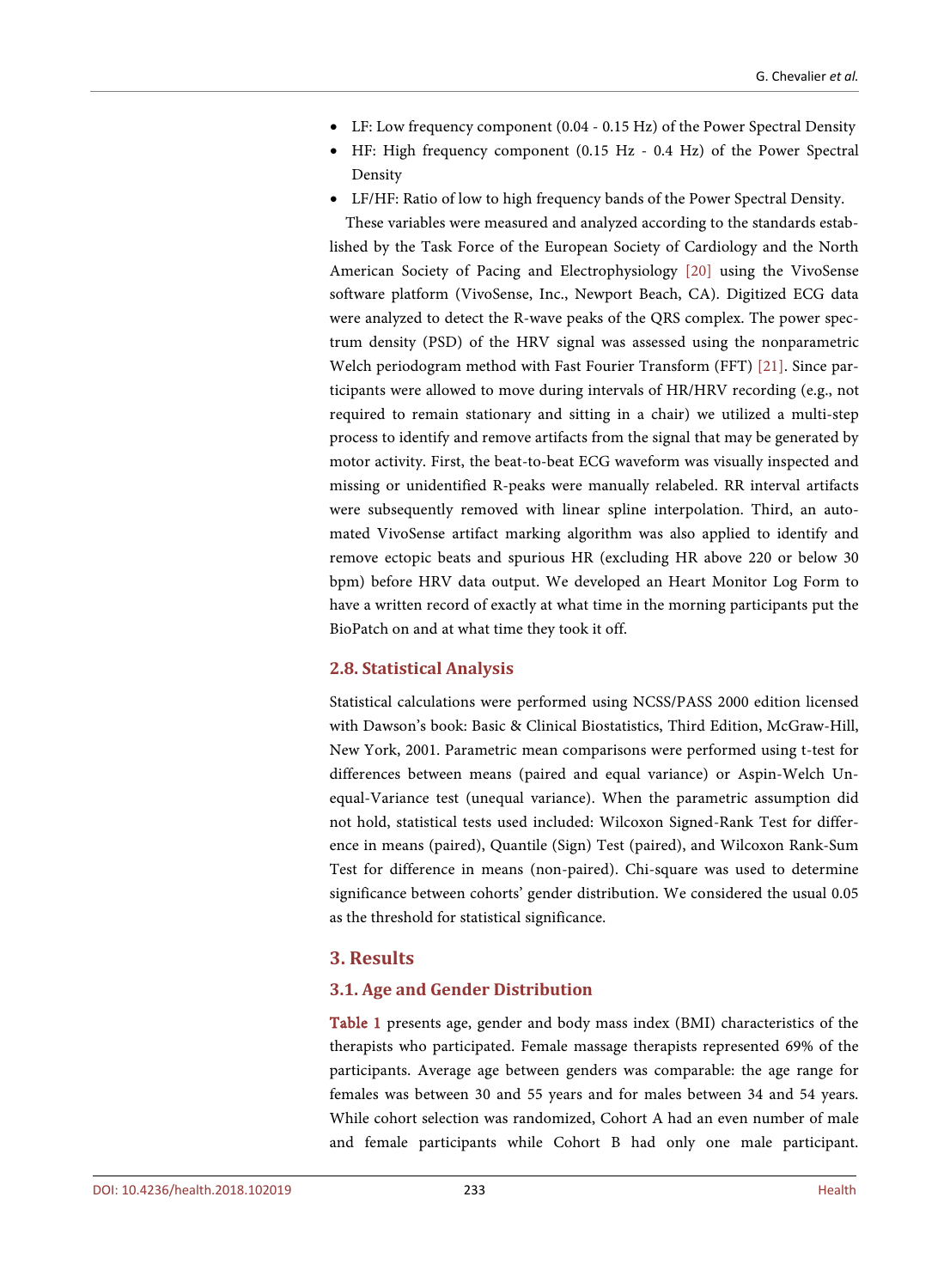Chi-square analysis, however, indicated there was not a significant gender difference between the two cohorts ( $\chi$  statistic = 2.62, p = 0.11). Age was not significantly different between the two Cohorts ( $t = 0.89$ ,  $p = 0.38$ ). However, BMI was significantly higher for males compared to females ( $t = 3.79$ ,  $p = 0.002$ ).

#### **3.2. Blood Viscosity**

Blood viscosity results are presented in [Table 2](#page-6-1) for cohorts and [Table 3](#page-7-0) for

| $A + B$  | N     | $\%$   | A                                                                                              | N              | %     | B        | N     | $\%$                                                                                         |
|----------|-------|--------|------------------------------------------------------------------------------------------------|----------------|-------|----------|-------|----------------------------------------------------------------------------------------------|
| Gender   |       |        | Gender                                                                                         |                |       | Gender   |       |                                                                                              |
| Female   | 11    | 68.8%  | Female                                                                                         | $\overline{4}$ | 25.0% | Female   | 7     | 43.8%                                                                                        |
| Male     | 5     | 31.3%  | Male                                                                                           | $\overline{4}$ | 25.0% | Male     | 1     | 6.3%                                                                                         |
| Total    | 16    | 100.0% | Total                                                                                          | 8              | 50.0% | Total    | 8     | 50.0%                                                                                        |
| Age      | Years | BMI    | Age                                                                                            | Years          | BMI   | Age      | Years | BMI                                                                                          |
| Female   |       |        | Female                                                                                         |                |       | Female   |       |                                                                                              |
|          |       |        | Ave (SD) 42.5 (8.0) 20.7 (1.5) Ave (SD): 39.8 (2.2) 20.3 (1.7) Ave (SD): 44.1 (9.7) 20.8 (1.4) |                |       |          |       |                                                                                              |
| Male     |       |        | Male                                                                                           |                |       | Male     |       |                                                                                              |
|          |       |        |                                                                                                |                |       |          |       | Ave (SD) 43.4 (7.5) 24.8 (3.0) Ave (SD): 42.5 (8.3) 24.8 (3.5) Ave (SD): 47 (N/A) 25.1 (N/A) |
| Combined |       |        | Combined                                                                                       |                |       | Combined |       |                                                                                              |
|          |       |        | Ave (SD) 42.8 (7.6) 22.0 (2.8) Ave (SD): 41.1 (5.8) 22.6 (3.5) Ave (SD): 44.5 (9.1) 21.4 (2.0) |                |       |          |       |                                                                                              |

<span id="page-6-0"></span>Table 1. Age, gender and BMI characteristics of the participants.

#### <span id="page-6-1"></span>Table 2. Blood viscosity cohort results.

| Cohort   |            | WEEK 1     |            | WEEK 5     |            | WEEK 6      |
|----------|------------|------------|------------|------------|------------|-------------|
|          | Systolic   | Diastolic  | Systolic   | Diastolic  | Systolic   | Diastolic   |
| A        |            |            |            |            |            |             |
| Ave (SD) | 3.77(0.20) | 9.91(0.94) | 3.68(0.25) | 9.68(0.95) | 3.63(0.34) | 9.43(1.50)  |
| Week 1   |            |            | 0.106      | 0.191      | 0.038      | 0.145       |
| Week 5   |            |            |            |            | 0.273      | 0.271       |
| B        |            |            |            |            |            |             |
| Ave(SD)  | 3.48(0.28) | 8.20(1.61) | 3.61(0.28) | 8.89(1.49) | 3.43(0.29) | 8.00 (1.90) |
| Week 1   |            |            | 0.051      | 0.053      | 0.344      | 0.243       |
| Week 5   |            |            |            |            | 0.035      | 0.082       |
| $A + B$  |            |            |            |            |            |             |
| Ave(SD)  | 3.62(0.28) | 9.06(1.55) | 3.65(0.26) | 9.28(1.28) | 3.54(0.32) | 8.76 (1.79) |
| Week 1   |            |            | 0.353      | 0.195      | 0.134      | 0.192       |
| Week 5   |            |            |            |            | 0.055      | 0.111       |
| A vs B   |            |            |            |            |            |             |
| p value  | 0.018      | 0.012      | 0.215      | 0.104      | 0.091      | 0.047       |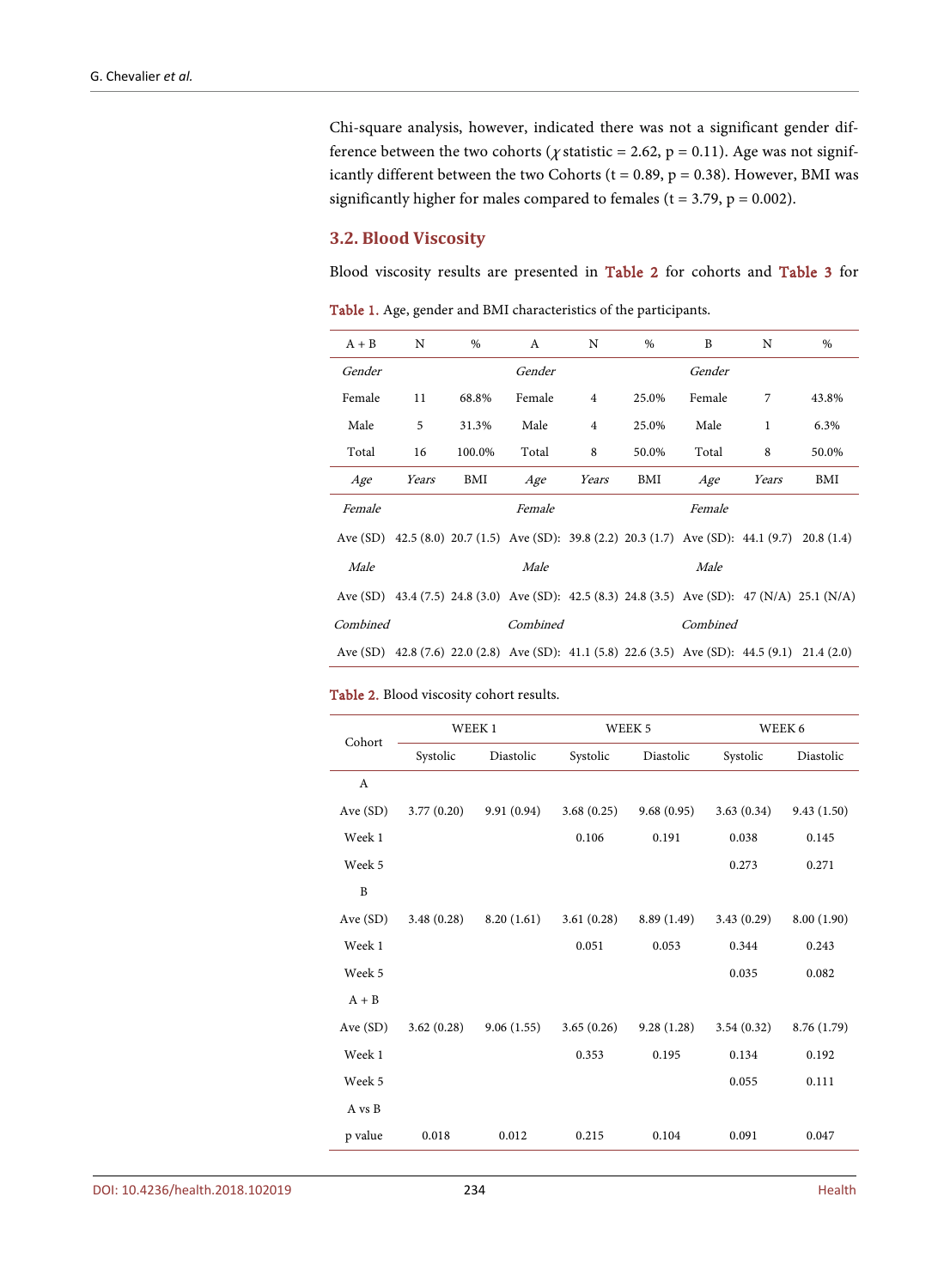| $A + B$        |            | WEEK <sub>1</sub> |            | WEEK 5      |            | WEEK 6      |
|----------------|------------|-------------------|------------|-------------|------------|-------------|
| Females        | Systolic   | Diastolic         | Systolic   | Diastolic   | Systolic   | Diastolic   |
| Ave $(SD)$ :   | 3.50(0.22) | 8.47(1.40)        | 3.57(0.20) | 8.85(1.16)  | 3.42(0.23) | 8.13(1.51)  |
| W1             |            |                   | 0.175      | 0.136       | 0.143      | 0.172       |
| W <sub>5</sub> |            |                   |            |             | 0.004      | 0.031       |
| Males          | Systolic   | Diastolic         | Systolic   | Diastolic   | Systolic   | Diastolic   |
| Ave $(SD)$ :   | 3.90(0.17) | 10.34(1.06)       | 3.82(0.31) | 10.23(1.04) | 3.86(0.34) | 10.50(1.37) |
| W1             |            |                   | 0.246      | 0.405       | 0.386      | 0.398       |
| W <sub>5</sub> |            |                   |            |             | 0.122      | 0.158       |
| F vs M         |            |                   |            |             |            |             |
| p value:       | 0.003      | 0.009             | 0.066      | 0.041       | 0.011      | 0.017       |

<span id="page-7-0"></span>Table 3. Blood viscosity gender results.

genders in centipoise (cP). Numbers in red represent statistically significant differences between blood viscosity results. Numbers in blue represent non-significant results that may be of interest for future research (see Discussion section for more details). [Table 2](#page-6-1) shows that for Cohort A there was a significant decrease in SBV at week 6 compared to week 1 ( $p = 0.038$ ). For Cohort B, there was a significant decrease in SBV at week 6 compared to week 5 ( $p = 0.035$ ). When comparing Cohort A and Cohort B for the same week, it can be seen from [Table 2](#page-6-1) that Cohort A started week 1 with a significantly higher average blood viscosity than Cohort B for both SBV and DBV ( $p = 0.018$  and  $p = 0.012$ , respectively). Also, DBV was significantly lower for Cohort B at week 6 ( $p = 0.047$ ).

[Table 3](#page-7-0) presents results between genders combining both cohorts. It can be observed from this table that for females both SBV and DBV decreased significantly at week 6 compared to week 5 ( $p = 0.004$  and 0.031). There was no significant result for males. Female vs. male mean comparisons show that males had significantly higher SBV and SDV than females for all weeks (except for SBV at week 5).

## **3.3. Blood Biomarkers**

[Table 4](#page-8-0) presents biomarker results for the concentration levels of IFN- $\gamma$ , IL-6, TNF-α, hsCRP (markers of inflammation) and MPO and MDA (markers of oxidative stress). For Cohort A, IFN- $\gamma$  average concentration was significantly higher at week 6 compared to week 1 and week 5 ( $p = 0.035$  and 0.040, respectively). For Cohort B, TNF- $\alpha$  average concentration was higher at week 6 compared to week 1 ( $p = 0.023$ ), while hsCRP average concentration was significantly higher at week 6 compared to week 1 and week 5 ( $p = 0.034$  and 0.019, respectively). Looking at both cohorts combined, it can be seen that TNF- $\alpha$  average concentration was higher at week 6 compared to week 1 ( $p = 0.047$ ) while hsCRP average concentration was significantly higher at week 6 compared to week 5 and week 1 ( $p = 0.015$  and 0.017, respectively).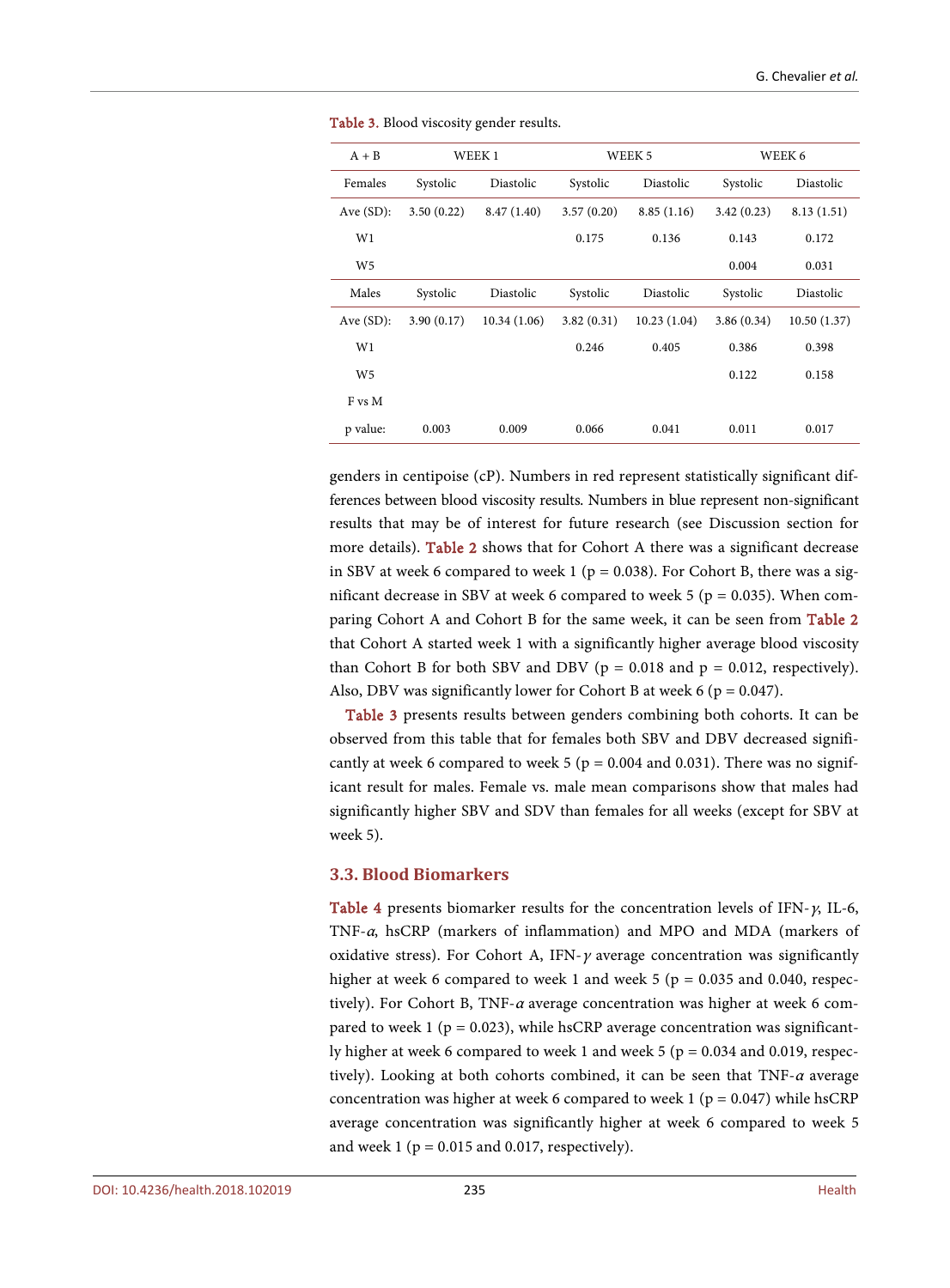| Cohort                    | Week         | Visit Date | IFN- $\gamma$ (pg/mL) | $IL-6(pg/mL)$ | TNF-alpha(pg/mL) | hsCRP(mg/L) | MPO(ng/mL)   | MDA(ng/mL)   |
|---------------------------|--------------|------------|-----------------------|---------------|------------------|-------------|--------------|--------------|
| $\boldsymbol{\mathrm{A}}$ |              |            |                       |               |                  |             |              |              |
| Ave (SD)                  | $\mathbf{1}$ | 2016/11/14 | 5.91(3.61)            | 0.30(0.21)    | 1.36(0.57)       | 0.81(0.69)  | 20.11 (7.34) | 9.54 (14.68) |
| Ave $(SD)$                | 5            | 2016/12/14 | 7.45(3.12)            | 0.68(0.65)    | 1.31(0.42)       | 1.49(2.74)  | 21.40 (7.22) | 4.80(1.44)   |
| Ave (SD)                  | 6            | 2016/12/22 | 10.39 (5.88)          | 0.48(0.54)    | 1.42(0.59)       | 2.26(2.92)  | 21.68 (6.20) | 8.40 (9.28)  |
| W1 vs W5                  |              |            | 0.156                 | 0.118         | 0.389            | 0.227       | 0.156        | 0.074        |
| W1 vs W6                  |              |            | 0.035                 | 0.107         | 0.273            | 0.096       | 0.191        | 0.191        |
| W5 vs W6                  |              |            | 0.040                 | 0.219         | 0.230            | 0.109       | 0.363        | 0.180        |
| $\, {\bf B}$              |              |            |                       |               |                  |             |              |              |
| Ave (SD)                  | $\mathbf{1}$ | 2017/1/9   | 5.75(2.11)            | 0.42(0.28)    | 0.89(0.15)       | 0.75(0.68)  | 15.44 (6.70) | 7.32(4.14)   |
| Ave (SD)                  | 5            | 2017/2/9   | 7.10(5.36)            | 0.55(0.50)    | 1.11(0.27)       | 0.61(0.46)  | 16.46(6.11)  | 9.67(9.01)   |
| Ave (SD)                  | 6            | 2017/2/16  | 4.55(1.65)            | 0.62(0.54)    | 0.98(0.13)       | 1.35(0.70)  | 14.26 (4.42) | 10.14 (8.92) |
| W1 vs W5                  |              |            | 0.167                 | 0.260         | 0.098            | 0.353       | 0.331        | 0.241        |
| W1 vs W6                  |              |            | 0.078                 | 0.191         | 0.023            | 0.034       | 0.306        | 0.421        |
| W5 vs W6                  |              |            | 0.068                 | 0.188         | 0.124            | 0.019       | 0.218        | 0.297        |
| $A + B$                   |              |            |                       |               |                  |             |              |              |
| Ave $(SD)$                | $\mathbf{1}$ |            | 5.83(2.86)            | 0.35(0.24)    | 1.17(0.48)       | 0.78(0.66)  | 17.78 (7.21) | 8.50 (10.79) |
| Ave (SD)                  | 5            |            | 7.29(4.15)            | 0.61(0.55)    | 1.21(0.36)       | 1.05(1.94)  | 18.93 (6.95) | 7.40(6.27)   |
| Ave $(SD)$                | 6            |            | 7.66(5.25)            | 0.55(0.52)    | 1.22(0.48)       | 1.81(2.09)  | 18.22 (6.50) | 9.21(8.83)   |
| W1 vs W5                  |              |            | 0.094                 | 0.207         | 0.227            | 0.090       | 0.229        | 0.210        |
| W1 vs W6                  |              |            | 0.180                 | 0.232         | 0.047            | 0.015       | 0.138        | 0.316        |
| W5 vs W6                  |              |            | 0.395                 | 0.339         | 0.385            | 0.017       | 0.363        | 0.341        |

<span id="page-8-0"></span>Table 4. Average concentration of blood biomarkers for each cohort with statistical results.

<span id="page-8-1"></span>Table 5. Statistical results of blood biomarker concentrations between cohorts for each week.

| A vs B | IFN- $\nu$ (pg/mL) | IL-6 $(pg/mL)$ | $TNF$ -alpha ( $pg/mL$ ) | $h$ s $CRP$ (mg/L) | $MPO$ (ng/mL) | $MDA$ (ng/mL) |
|--------|--------------------|----------------|--------------------------|--------------------|---------------|---------------|
| Week 1 | 0.914              | 0.281          | 0.038                    | 0.874              | 0.205         | 0.707         |
| Week 5 | 0.877              | 0.684          | 0.275                    | 0.414              | 0.162         | 0.138         |
| Week 6 | 0.027              | 0.728          | 0.094                    | 0.435              | 0.021         | 0.719         |
| All Ws | 0.054              | 0.451          | 0.009                    | 0.681              | 0.003         | 0.291         |

[Table 5](#page-8-1) presents results for the same biomarkers but comparing Cohort A with Cohort B for different weeks. The table shows that IFN- $\gamma$  average concentration was significantly higher for Cohort A at week 6 ( $p = 0.027$ ; refer to [Table 4](#page-8-0) for average concentration values). The same table also shows that TNF- $a$  average concentration was significantly higher for Cohort A at week 1 ( $p = 0.038$ ), and also when comparing all weeks combined ( $p = 0.009$ ). Similarly, MPO average concentration was significantly higher for Cohort A at week 6 ( $p = 0.021$ ), and also when comparing all weeks combined ( $p = 0.003$ ).

[Table 6](#page-9-0) presents results for the same biomarkers for combined cohorts by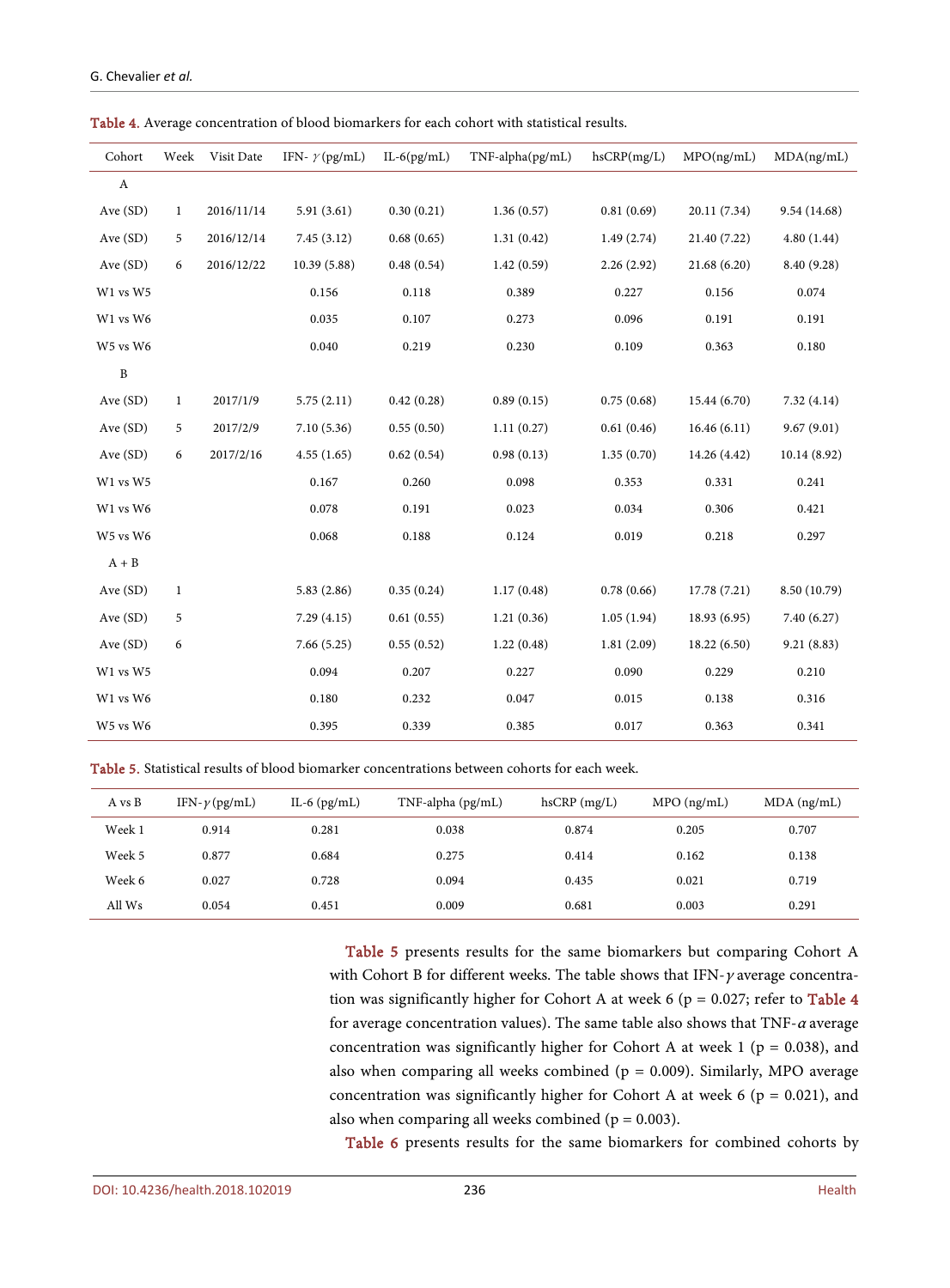gender. For females, IFN- $\gamma$  average concentration was significantly higher at week 5 compared to week 1 (p =0.032), TNF- $\alpha$  average concentration was significantly lower at week 1 compared to week 5 and week 6 ( $p = 0.048$  and 0.016, respectively), hsCRP average concentration was significantly higher at week 6 compared to week 1 and week 5 ( $p = 0.007$  and 0.004, respectively), and MPO average concentration was higher at week 6 compared to week 1 ( $p = 0.047$ ). There are no significant results for male participants.

[Table 7](#page-9-1) presents results for the same biomarkers however, this time, comparing Cohort A female participants with Cohort B female participants for different

<span id="page-9-0"></span>

| <b>Table 6.</b> Genders statistical results of blood biomarker concentrations for each week. |  |
|----------------------------------------------------------------------------------------------|--|
|----------------------------------------------------------------------------------------------|--|

| $F(A + B)$ | Week         | IFN- $\gamma$ (pg/mL) | IL-6 $(pg/mL)$ | TNF-alpha (pg/mL)      | $h$ s $CRP$ (mg/L) | $MPO$ (ng/mL) | $MDA$ (ng/mL) |
|------------|--------------|-----------------------|----------------|------------------------|--------------------|---------------|---------------|
| Ave $(SD)$ | $\mathbf{1}$ | 5.50(2.52)            | 0.33(0.15)     | 0.94(0.15)             | 0.69(0.59)         | 16.08(5.87)   | 6.01(3.80)    |
| Ave $(SD)$ | 5            | 7.22(4.60)            | 0.71(0.64)     | 1.09(0.29)             | 0.56(0.42)         | 18.26 (7.94)  | 7.95(7.29)    |
| Ave $(SD)$ | 6            | 5.76 (2.98)           | 0.47(0.47)     | 1.04(0.21)             | 2.04(2.28)         | 17.88 (7.00)  | 8.32 (7.39)   |
| W1 vs W5   |              | 0.032                 | 0.107          | 0.048                  | 0.248              | 0.117         | 0.377         |
| W1 vs W6   |              | 0.366                 | 0.297          | 0.016                  | 0.007              | 0.047         | 0.196         |
| W5 vs W6   |              | 0.145                 | 0.091          | 0.274                  | 0.004              | 0.483         | 0.148         |
|            |              |                       |                |                        |                    |               |               |
| $M(A + B)$ | Week         | IFN- $\gamma$ (pg/mL) | $IL-6(pg/mL)$  | $TNF$ -alpha $(pg/mL)$ | hsCRP(mg/L)        | MPO(ng/mL)    | MDA(ng/mL)    |
| Ave $(SD)$ | 1            | 6.56(3.72)            | 0.38(0.20)     | 1.68(0.58)             | 0.98(0.83)         | 21.51(9.13)   | 13.48 (18.12) |
| Ave $(SD)$ | 5            | 7.42(3.56)            | 0.45(0.37)     | 1.49(0.35)             | 1.93(3.22)         | 20.40 (4.44)  | 5.89(1.54)    |
| Ave $(SD)$ | 6            | 12.89(7.02)           | 0.75(0.67)     | 1.69(0.72)             | 0.94(1.02)         | 19.14 (5.69)  | 11.66 (13.08) |
| W1 vs W5   |              | 0.772                 | 0.552          | 0.360                  | 0.375              | 0.731         | 0.189         |
| W1 vs W6   |              | 0.173                 | 0.272          | 0.875                  | 0.953              | 0.625         | 0.450         |
| W5 vs W6   |              | 0.152                 | 0.250          | 0.364                  | 0.458              | 0.719         | 0.443         |

<span id="page-9-1"></span>Table 7. Females statistical results of blood biomarker concentrations between cohorts for each week.

| A vs $B(F)$      | Week         | Visit Date | IFN- $\nu$ (pg/mL) | IL-6 $(pg/mL)$ | TNF-alpha (pg/mL) | $h$ s $CRP$ (mg/L) | $MPO$ (ng/mL) | $MDA$ (ng/mL) |
|------------------|--------------|------------|--------------------|----------------|-------------------|--------------------|---------------|---------------|
| $\boldsymbol{A}$ |              |            |                    |                |                   |                    |               |               |
| Ave $(SD)$       | $\mathbf{1}$ | 2016/11/14 | 5.30(3.31)         | 0.18(0.13)     | 1.02(0.13)        | 0.43(0.30)         | 20.39 (5.74)  | 4.15(1.18)    |
| Ave $(SD)$       | 5            | 2016/12/14 | 6.78(2.82)         | 0.98(1.19)     | 1.14(0.41)        | 0.31(0.24)         | 23.00 (9.54)  | 4.55(1.98)    |
| Ave (SD)         | 6            | 2016/12/22 | 7.89(3.83)         | 0.21(0.15)     | 1.15(0.30)        | 3.26(3.64)         | 24.22 (6.32)  | 5.14(1.28)    |
| $\mathbf{B}$     |              |            |                    |                |                   |                    |               |               |
| Ave $(SD)$       | $\mathbf{1}$ | 2017/1/9   | 5.61(2.24)         | 0.44(0.30)     | 0.89(0.15)        | 0.84(0.68)         | 13.62 (4.63)  | 7.26(4.53)    |
| Ave $(SD)$       | 5            | 2017/2/9   | 7.52(5.75)         | 0.62(0.50)     | 1.06(0.24)        | 0.68(0.45)         | 15.55(6.00)   | 9.89(8.63)    |
| Ave $(SD)$       | 6            | 2017/2/16  | 4.55(1.65)         | 0.62(0.54)     | 0.98(0.13)        | 1.35(0.70)         | 14.26 (4.42)  | 10.14(8.92)   |
| Week 1           |              |            | 0.856              | 0.107          | 0.109             | 0.200              | 0.060         | 0.160         |
| Week 5           |              |            | 0.762              | 0.526          | 0.677             | 0.145              | 0.109         | 0.161         |
| Week 6           |              |            | 0.069              | 0.095          | 0.234             | 0.373              | 0.013         | 0.193         |
| All Ws           |              |            | 0.307              | 0.054          | 0.135             | 0.145              | 0.0004        | 0.136         |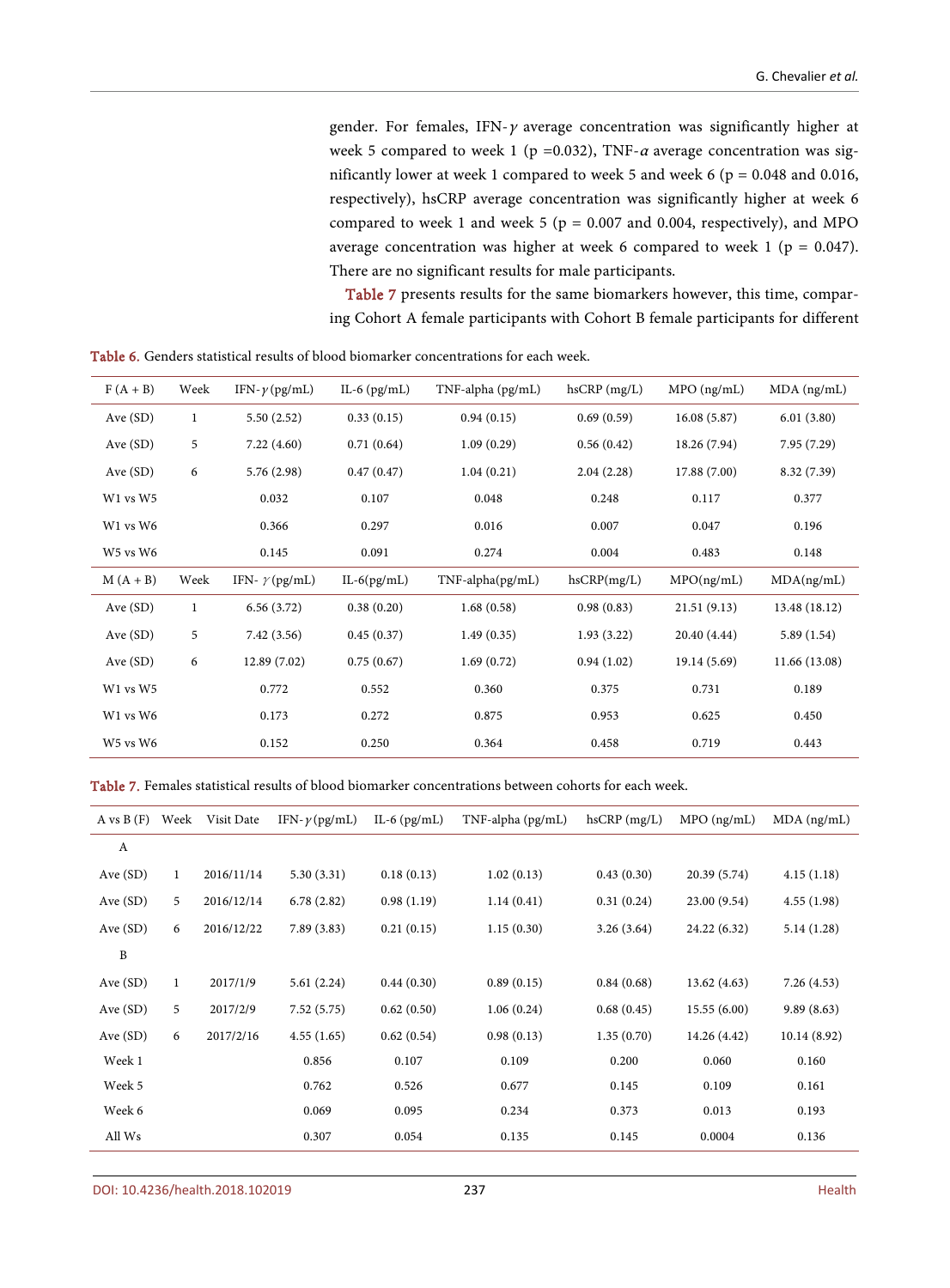weeks. The table shows that the only significant results are for MPO average concentration that was significantly higher for Cohort A compared to Cohort B at week 6 ( $p = 0.013$ ), and also when comparing all weeks combined ( $p =$ 0.0004).

[Table 8](#page-10-0) compares biomarker concentrations between genders for each week and all weeks combined. It can be seen that IFN- $\gamma$  average concentration was significantly higher for males compared to females at week 6 ( $p = 0.013$ ; see [Table 6](#page-9-0) for average concentration values). Also, TNF- $\alpha$  average concentration was significantly higher for males on week 1, week 5 and all weeks combined ( $p =$ 0.001, 0.030, and 0.00005, respectively).

#### **3.4. Heart Rate Variability**

**[Table 9](#page-11-0)** presents Cohort A, Cohort B and both cohorts combined  $(A + B)$  weekly mean and SDs (in parentheses) for HR (beats per minute), RR (breaths per minute), SDNN (milliseconds; abbreviated as ms), LF (ms<sup>2</sup>), HF (ms<sup>2</sup>), and the ratio LF/HF. [Table 10](#page-12-0) presents statistical results (p values) comparing means of each cohort and each variable between weeks while [Table 11](#page-12-1) presents statistical results between cohorts for each week and all weeks combined.

#### **3.4.1. Heart Rate**

From [Table 9,](#page-11-0) it can be observed that Cohort B had a slightly higher average HR at the first 10 minutes HR recording of week 1 (84.2) than Cohort A (78.1). Also, Cohort B had a higher weekly average HR over the four 10-minute recordings of week 1 (Weekly Average: 86.4 vs. 85.0). However, the weekly HR average at week 5 and week 6, as well as for all weeks combined, was higher for Cohort A. These results are not statistically significant (see [Table 11\)](#page-12-1). According to [Table 10](#page-12-0) (and [Table 9\)](#page-11-0), Cohort A had a significantly higher average HR at week 6 compared to week 1 (87.2 vs. 85.0;  $p = 0.027$ ). Statistical analyses between weekly HR averages for Cohort B and for both cohorts combined produce no significant result.

#### **3.4.2. Respiratory Rate**

[Table 9](#page-11-0) shows that Cohort B had a higher average RR at the first 10 minutes RR recording of week 1 (19.7) compared to Cohort A (14.2). Also, Cohort B had a higher weekly average RR over the four 10-minute recordings of week 1 (Weekly

<span id="page-10-0"></span>Table 8. Statistical results of blood biomarker concentrations between genders for each week.

| F vs M | IFN- $\nu$<br>(pg/mL) | IL-6<br>(pg/mL) | TNF-alpha<br>(pg/mL) | hsCRP<br>(mg/L) | <b>MPO</b><br>(ng/mL) | MDA<br>(ng/mL) |
|--------|-----------------------|-----------------|----------------------|-----------------|-----------------------|----------------|
| Week 1 | 0.509                 | 0.513           | 0.001                | 0.827           | 0.170                 | 0.254          |
| Week 5 | 0.679                 | 0.354           | 0.030                | 0.898           | 0.377                 | 0.661          |
| Week 6 | 0.013                 | 0.267           | 0.078                | 0.555           | 0.661                 | 0.571          |
| All Ws | 0.107                 | 0.468           | 0.00005              | 0.817           | 0.140                 | 0.143          |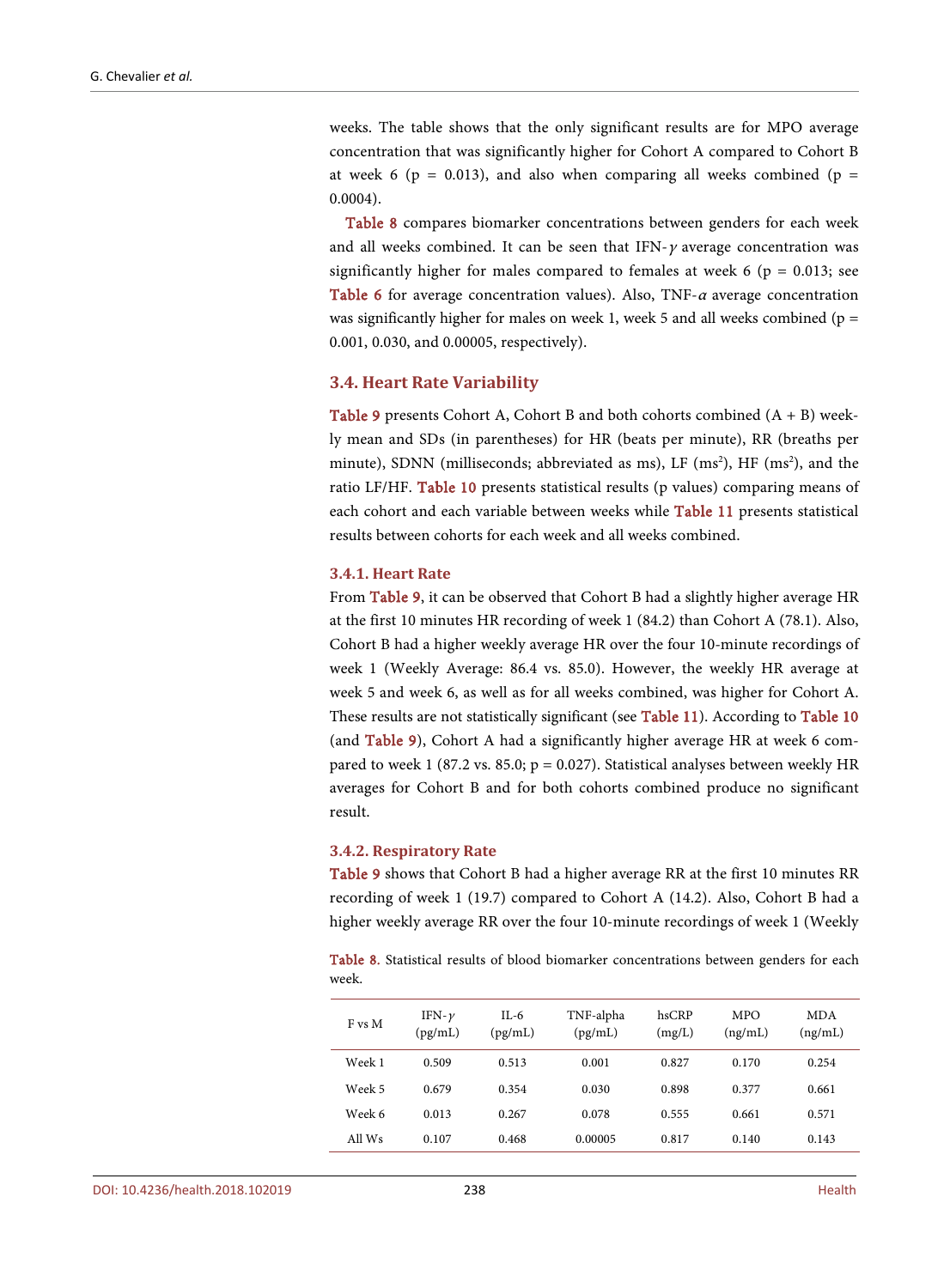<span id="page-11-0"></span>

|                |              |                                      | WEEK <sub>1</sub>                       |                                                                 |                                            |                                      | WEEK <sub>5</sub>            |                             |                                 |                                                 |                                         | WEEK 6                                                                                                                                                                                                                          |                                 |                                                             | Weekly Averages |             |             |
|----------------|--------------|--------------------------------------|-----------------------------------------|-----------------------------------------------------------------|--------------------------------------------|--------------------------------------|------------------------------|-----------------------------|---------------------------------|-------------------------------------------------|-----------------------------------------|---------------------------------------------------------------------------------------------------------------------------------------------------------------------------------------------------------------------------------|---------------------------------|-------------------------------------------------------------|-----------------|-------------|-------------|
| Cohort Measure |              | First 10<br>Week <sub>1</sub><br>MIN | Massages<br>Week <sub>1</sub><br>Before | Massages<br>Week <sub>1</sub><br>After                          | Week <sub>1</sub><br>Last 10<br><b>MIN</b> | Week <sub>5</sub><br>First 10<br>MIN | Massages<br>Week 5<br>Before | Massages<br>Week 5<br>After | Week 5<br>Last 10<br><b>MIN</b> | Week 6<br>First 10<br><b>MIN</b>                | Massages<br>Week <sub>6</sub><br>Before | Massages<br>Week 6<br>After                                                                                                                                                                                                     | Week 6<br>Last 10<br><b>MIN</b> | Week <sub>1</sub>                                           | 5<br>Week       | Week 6      | All Weeks   |
| ⋖              | HR           |                                      |                                         | 78.1 (18.3) 91.0 (10.0) 87.9 (13.2) 82.9 (9.1)                  |                                            | 86.4 (20.3)                          | 86.0 (16.2)                  |                             |                                 | 89.0 (19.0) 82.3 (19.3) 84.6 (17.9) 90.9 (12.3) |                                         | 83.8(5.3)                                                                                                                                                                                                                       |                                 | 89.6 (13.5) 85.0 (12.6) 85.9 (18.7) 87.2 (12.2) 86.0 (14.5) |                 |             |             |
| B              | HR           |                                      |                                         | 84.2 (18.6) 89.9 (9.9) 89.4 (10.1) 82.0 (11.7)                  |                                            | 81.5 (14.9)                          | 88.2 (9.6)                   |                             |                                 | 83.7 (10.5) 85.6 (15.5) 82.9 (17.6)             | 87.3 (6.1)                              | 86.5 (6.4)                                                                                                                                                                                                                      |                                 | 87.4 (10.3) 86.4 (12.6) 84.7 (12.6) 86.1 (10.1) 85.7 (11.8) |                 |             |             |
| $A + B$        | HR           |                                      |                                         | 81.3 (18.1) 90.4 (9.6) 88.7 (11.3) 82.4 (10.2)                  |                                            | 83.6 (16.9)                          |                              |                             |                                 | 87.3 (12.3) 86.0 (14.3) 84.1 (16.9) 83.8 (17.1) | 89.3 (9.7)                              | 85.1 (5.8)                                                                                                                                                                                                                      |                                 | 88.5 (11.6) 85.7 (12.3) 85.2 (15.1) 86.7 (11.1) 85.9 (12.8) |                 |             |             |
| ∢              | RR           | 14.2 (5.6)                           |                                         | $18.9(3.1)$ $18.2(4.1)$ $16.2(6.3)$                             |                                            | 18.6(3.5)                            | 18.3 (4.6)                   | 19.3(3.8)                   | 15.1 (6.5)                      | 19.7 (3.3)                                      | 21.3(2.0)                               | 17.4(3.9)                                                                                                                                                                                                                       | 20.9 (5.0)                      | 16.9(4.8)                                                   | 17.8 (4.6)      | 19.8 (3.5)  | 18.2(4.3)   |
| B              | RR           | 19.7 (5.2)                           |                                         | $19.3(3.5)$ 21.1 (2.9) 18.6 (4.6)                               |                                            | 17.5(5.2)                            | 18.9 (3.3)                   | 19.0(3.1)                   | 16.8(8.1)                       | 15.5(9.4)                                       | 18.2(3.4)                               | 19.1(5.7)                                                                                                                                                                                                                       | 18.0 (5.6)                      | 19.7 (4.0)                                                  | 18.0 (4.9)      | 17.7 (6.0)  | 18.5 (5.0)  |
| $A + B$        | RR.          |                                      |                                         | $16.7(5.9)$ 19.1 (3.2) 19.6 (3.8) 17.3 (5.5)                    |                                            | 18.0 (4.2)                           | 18.6 (3.9)                   | 19.1(3.3)                   | 15.9 (7.0)                      | 18.1 (6.4)                                      |                                         | 20.0 (3.0) 18.1 (4.6) 19.7 (5.2) 18.2 (4.6) 17.9 (4.6)                                                                                                                                                                          |                                 |                                                             |                 | 19.0 (4.8)  | 18.3 (4.7)  |
| ⋖              | <b>NNUS</b>  |                                      |                                         | 73.2 (14.2) 60.7 (10.0) 73.9 (9.1) 68.6 (16.1)                  |                                            | 69.6 (26.3)                          | 62.0 (18.8)                  | 69.7 (20.5)                 |                                 |                                                 |                                         | 71.0 (23.2) 67.2 (27.8) 63.8 (18.1) 62.2 (19.9) 58.9 (22.4) 69.1 (12.3) 68.1 (22.2) 63.0 (22.0) 66.7 (18.9)                                                                                                                     |                                 |                                                             |                 |             |             |
| B              | <b>SDNN</b>  |                                      |                                         | 80.8 (32.0) 69.9 (30.1) 61.9 (12.1) 81.6 (21.6)                 |                                            | 77.1 (16.3)                          | 66.8 (17.6)                  |                             |                                 |                                                 |                                         | 71.1 (19.6) 69.7 (29.1) 71.5 (24.4) 85.3 (36.3) 76.6 (22.3) 74.8 (23.3) 73.5 (23.9) 71.2 (20.7)                                                                                                                                 |                                 |                                                             |                 | 77.0 (26.6) | 73.9 (23.7) |
| $A + B$        | <b>SDNN</b>  |                                      |                                         | 77.2 (24.8) 65.6 (22.8) 67.5 (12.1) 75.5 (19.7)                 |                                            | 73.8 20.6)                           |                              |                             |                                 |                                                 |                                         | 64.7 (17.5) 70.5 (19.2) 70.3 (25.6) 69.2 (25.4) 73.7 (28.9) 68.9 (21.5) 66.8 (23.6) 71.5 (19.8) 69.9 (20.7) 69.7 (24.8) 70.3 (21.8)                                                                                             |                                 |                                                             |                 |             |             |
| ∢              | H            |                                      |                                         | $0.75(0.09) 0.77(0.10) 0.74(0.16) 0.71(0.06)$                   |                                            | 0.78(0.10)                           | 0.80(0.08)                   |                             |                                 |                                                 |                                         | $0.72$ (0.14) $0.77$ (0.08) $0.72$ (0.12) $0.78$ (0.08) $0.77$ (0.14) $0.73$ (0.15) $0.74$ (0.10) $0.77$ (0.10) $0.75$ (0.12) $0.75$ (0.11)                                                                                     |                                 |                                                             |                 |             |             |
| B              | Ë            |                                      |                                         | $0.69$ $(0.16)$ $0.68$ $(0.14)$ $0.63$ $(0.18)$ $0.66$ $(0.19)$ |                                            |                                      |                              |                             |                                 |                                                 |                                         | 0.70 (0.09) 0.66 (0.16) 0.66 (0.13) 0.66 (0.14) 0.63 (0.15) 0.72 (0.16) 0.66 (0.16) 0.62 (0.19) 0.67 (0.17) 0.66 (0.17) 0.66 (0.17) 0.66 (0.17) 0.66 (0.17)                                                                     |                                 |                                                             |                 |             |             |
| $A + B$        | EF           |                                      |                                         | $0.72(0.13) 0.72(0.13) 0.68(0.17) 0.68(0.14)$                   |                                            | 0.74(0.10)                           | 0.72(0.15)                   |                             |                                 |                                                 |                                         | $0.69$ (0.13) $0.71$ (0.13) $0.68$ (0.14) $0.75$ (0.12) $0.72$ (0.16) $0.68$ (0.17) $0.70$ (0.14) $0.71$ (0.13) $0.71$ (0.15) $0.71$ (0.14)                                                                                     |                                 |                                                             |                 |             |             |
| ∢              | Ë            |                                      |                                         | $0.20$ $(0.08)$ $0.18$ $(0.07)$ $0.21$ $(0.12)$ $0.21$ $(0.06)$ |                                            |                                      |                              |                             |                                 |                                                 |                                         | 0.17 (0.06) 0.17 (0.06) 0.12 (3.09) 0.18 (6.09) 0.18 (0.10) 0.16 (0.06) 0.19 (0.10) 0.19 (0.09) 0.18 (0.07) 0.19 (0.09) 0.19 (0.09) 0.19 (0.09) 0.19 (0.09) 0.19 (0.09) 0.19 (0.09) 0.19 (0.09) 0.19 (0.09) 0.19 (0.09) 0.19 (0 |                                 |                                                             |                 |             |             |
| B              | Ë            |                                      |                                         | $0.25(0.12) 0.24(0.10) 0.26(0.10) 0.26(0.13)$                   |                                            |                                      |                              |                             |                                 |                                                 |                                         | 0.25 (0.09) 0.26 (0.11) 0.27 (0.10) 0.25 (0.07) 0.30 (0.12) 0.22 (0.11) 0.24 (0.13) 0.28 (0.12) 0.25 (0.10) 0.26 (0.12) 0.25 (0.11) 0.25 (0.11)                                                                                 |                                 |                                                             |                 |             |             |
| $A + B$        | HF           |                                      |                                         | $0.23(0.10) 0.21(0.09) 0.23(0.11) 0.24(0.10)$                   |                                            | 0.21(0.09)                           | 0.22(0.10)                   |                             |                                 | 0.25(0.10) 0.22(0.07) 0.26(0.12)                |                                         | $0.19(0.08)$ $0.20(0.11)$ $0.23(0.11)$ $0.23(0.10)$ $0.22(0.09)$ $0.22(0.11)$ $0.22(0.10)$                                                                                                                                      |                                 |                                                             |                 |             |             |
| ∢              | LF/HF        | 4.5(2.7)                             | 5.1 (2.4)                               | 4.6(2.1)                                                        | 3.5(1.0)                                   | 6.2(5.5)                             | 5.5(2.7)                     | 5.1 (5.1)                   | 4.7(1.8)                        | 4.7(4.1)                                        | 5.6(2.3)                                | 5.8(2.9)                                                                                                                                                                                                                        | 5.5(4.0)                        | 4.4(2.1)                                                    | 5.4(3.8)        | 5.4(3.3)    | 5.1(3.1)    |
| B              | <b>LF/HF</b> | 4.7(3.3)                             | 4.2(2.9)                                | 3.9(2.8)                                                        | 4.1(2.8)                                   | 3.8(2.7)                             | 4.7(4.7)                     | 3.5(2.4)                    | 3.5(2.1)                        | 4.3(4.9)                                        | 5.0(2.5)                                | 4.4(2.2)                                                                                                                                                                                                                        | 4.4(4.1)                        | 4.2(3.0)                                                    | 4.0(3.0)        | 4.5(3.4)    | 4.2(3.1)    |
| $A + B$        | LF/HF        | 4.6(2.9)                             | 4.7(2.6)                                | 4.3(2.4)                                                        | 3.8(2.0)                                   | 5.0(4.3)                             | 5.1(3.7)                     | 4.3(3.9)                    | 4.2(2.0)                        | 4.5(4.2)                                        | 5.3(2.3)                                | 5.2(2.6)                                                                                                                                                                                                                        | 5.0(4.0)                        | 4.3(2.5)                                                    | 4.6(3.5)        | 5.0(3.3)    | 4.7(3.1)    |

Table 9. Cardiovascular and respiratory physiology mean and standard deviation values.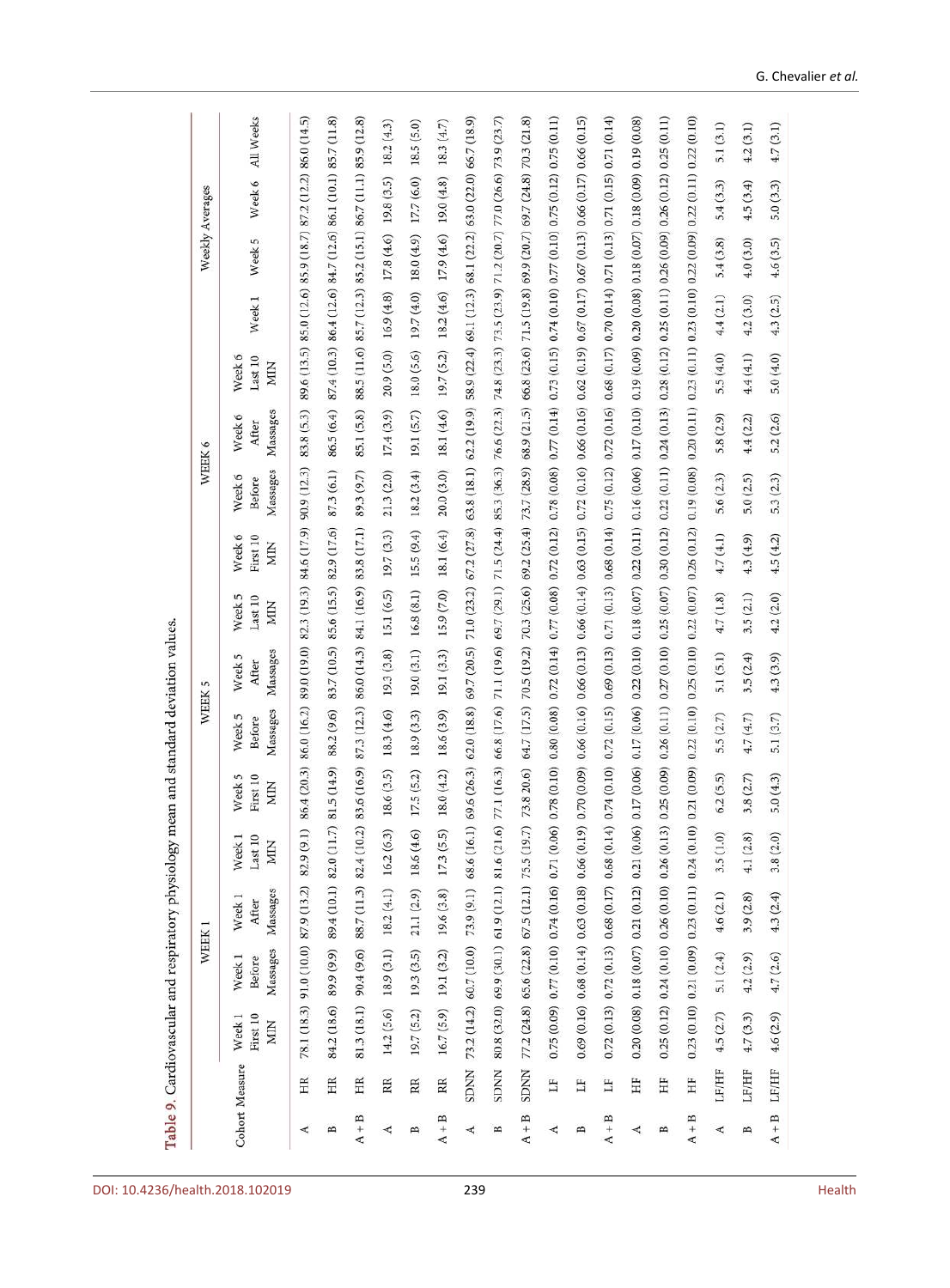| Cohort                    | Measure     | W1 vs W5 | W1 vs W6 | W5 vs W6 |
|---------------------------|-------------|----------|----------|----------|
| A                         | HR          | 0.287    | 0.027    | 0.247    |
| $\, {\bf B}$              | HR          | 0.055    | 0.061    | 0.191    |
| $A + B$                   | HR          | 0.084    | 0.256    | 0.113    |
| A                         | RR          | 0.269    | 0.004    | 0.023    |
| $\, {\bf B}$              | RR          | 0.071    | 0.100    | 0.426    |
| $A + B$                   | RR          | 0.138    | 0.148    | 0.058    |
| A                         | <b>SDNN</b> | 0.332    | 0.026    | 0.017    |
| $\, {\bf B}$              | <b>SDNN</b> | 0.108    | 0.212    | 0.094    |
| $A + B$                   | <b>SDNN</b> | 0.084    | 0.186    | 0.161    |
| A                         | LF          | 0.013    | 0.320    | 0.285    |
| B                         | LF          | 0.430    | 0.264    | 0.233    |
| $A + B$                   | LF          | 0.136    | 0.229    | 0.200    |
| A                         | HF          | 0.013    | 0.084    | 0.297    |
| $\, {\bf B}$              | HF          | 0.108    | 0.221    | 0.398    |
| $A + B$                   | HF          | 0.245    | 0.342    | 0.298    |
| $\boldsymbol{\mathrm{A}}$ | LF/HF       | 0.013    | 0.124    | 0.280    |
| $\, {\bf B}$              | LF/HF       | 0.108    | 0.351    | 0.297    |

Table 10. Cardiovascular and respiratory physiology statistical results within cohorts.

<span id="page-12-0"></span>G. Chevalier *et al.*

<span id="page-12-1"></span>Table 11. Cardiovascular and respiratory physiology statistical results between cohorts (A vs. B).

A + B LF/HF 0.210 0.210 0.210 0.206

| Cohort | Measure     | Week 1 | Week 5 | Week 6 | All Weeks |
|--------|-------------|--------|--------|--------|-----------|
| A vs B | <b>HR</b>   | 0.678  | 0.930  | 0.708  | 0.828     |
| A vs B | <b>RR</b>   | 0.028  | 0.813  | 0.131  | 0.589     |
| A vs B | <b>SDNN</b> | 0.818  | 0.594  | 0.034  | 0.124     |
| A vs B | LF          | 0.090  | 0.002  | 0.013  | 0.0001    |
| A vs B | HF          | 0.088  | 0.001  | 0.014  | 0.00001   |
| A vs B | LF/HF       | 0.077  | 0.002  | 0.019  | 0.00002   |

Average: 19.7 vs. 16.9) and this result was significant ( $p = 0.028$ ; [Table 11\)](#page-12-1). Similarly, the weekly RR average at week 5 was higher for Cohort B but the reverse was true for week 6 (not significant in both cases). Comparing the total average RR between cohorts, it can be seen that Cohort B has a higher total average RR than Cohort A but not by much (18.5 vs. 18.2, not significant). According to [Ta](#page-12-0)[ble 10](#page-12-0) (and [Table 9\)](#page-11-0), Cohort A had a significantly higher weekly average RR at week 6 compared to week 1 and week 5 (19.8 vs. 16.9; p = 0.004; 19.8 vs. 17.8; p = 0.023). There was no significant result between weeks for Cohort B and for both cohorts combined.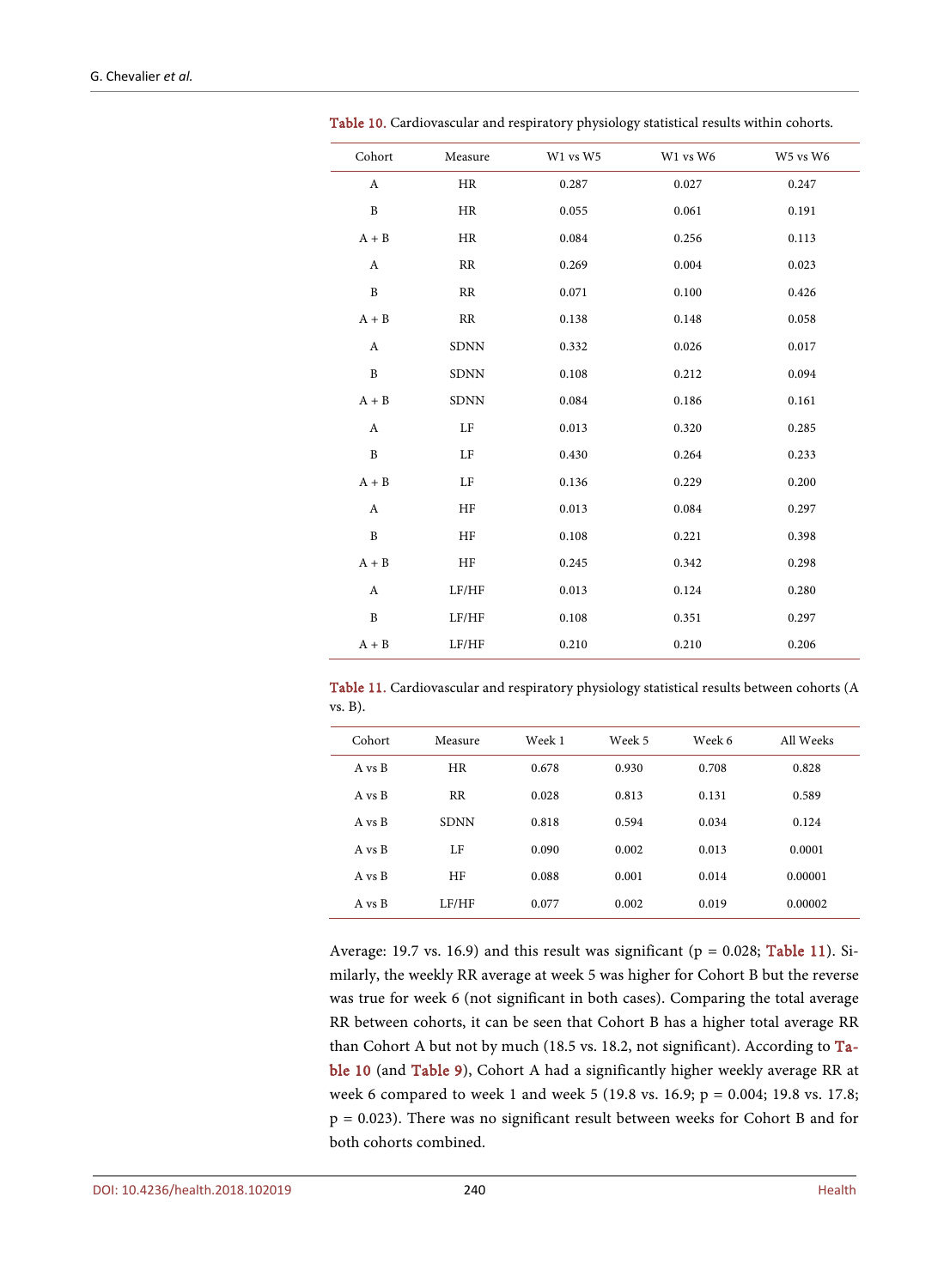#### **3.4.3. SDNN**

According to [Table 10](#page-12-0) (and [Table 9\)](#page-11-0), Cohort A had a significantly lower weekly average SDNN at week 6 compare to week 1 and week 5 (63.0 vs. 69.1,  $p = 0.026$ ; 63.0 vs. 68.1;  $p = 0.017$ , respectively). There are no significant values for Cohort B and for both cohorts combined. According to [Table 11,](#page-12-1) Cohort B had a significantly higher average SDNN values than Cohort A at week 6 (77.0 vs. 63.0;  $p = 0.034$ ).

#### **3.4.4. LF**

According to [Table 10](#page-12-0) and [Table 9,](#page-11-0) Cohort A had a significantly higher weekly LF average value at week 5 than at week 1 (0.77 vs. 0.74;  $p = 0.013$ ). Comparing Cohort A and Cohort B, [Table 11](#page-12-1) shows that at week 5, week 6 and for all weeks combined Cohort A had a significantly higher average LF value than Cohort B  $(0.77 \text{ vs. } 0.67, p = 0.002; 0.75 \text{ vs. } 0.66, p = 0.013; 0.75 \text{ vs. } 0.66, p = 0.0001, \text{ respec-}$ tively).

#### **3.4.5. HF**

[Table 9](#page-11-0) and [Table 10](#page-12-0) show that Cohort A has a lower average HF value at week 5 compared to week 1 (0.18 vs. 0.20,  $p = 0.013$ ). Cohort B has higher average HF value at week 5, week 6 and for all weeks combined compared to Cohort A (0.26 vs. 0.18,  $p = 0.001$ ; 0.26 vs. 0.18,  $p = 0.014$ ; 0.25 vs. 0.19,  $p = 0.00001$ , respective- $\mathbf{I}(\mathbf{y})$ .

#### **3.4.6. LF/HF**

For LF/HF the results are similar as with LF, with week 5, week 6 and all weeks combined showing significantly higher average LF/HF value for Cohort A ac-cording to [Table 9](#page-11-0) and [Table 10](#page-12-0) ( $p = 0.002$ , 0.019, and 0.00002, respectively). Also, [Table 11](#page-12-1) shows that Cohort A has significantly higher average LF/HF value at week 5 compared to week 1 (5.37 vs. 4.43;  $p = 0.013$ ). This is also similar to LF.

# **4. Discussion**

This exploratory study was conducted to extend a prior pilot study which examined the wellbeing effects of grounding on massage therapists being grounded while they performed their massage work [\[5\].](#page-20-4) This current study extended those findings by using a larger set of assessments and providing grounding during the therapist's night's sleep in addition to them being grounded while they performed their massage work.

While there are numerous findings to discuss, we begin with the random assignment process itself as it has a bearing on the subsequent discussion. Even though participants were randomly assigned to each group, the randomization process did not yield equitable cohorts in terms of gender, although this difference was not statistically significant [\(Table 1\)](#page-6-0). There were several significant cohort baseline differences for some of the physiological data. First, both systolic blood viscosity (SBV) and diastolic blood viscosity (DBV) were statistically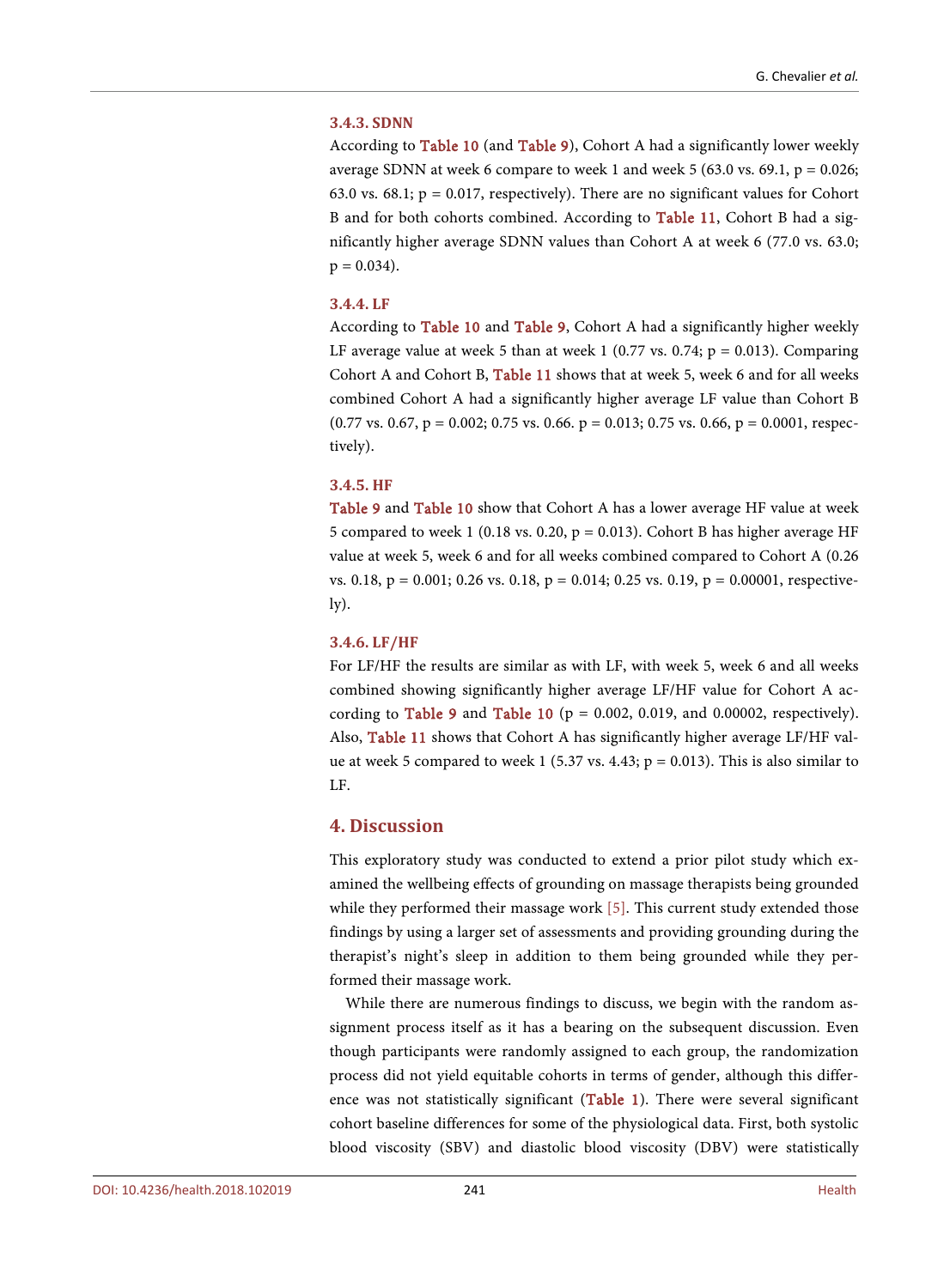higher for Cohort A at week 1 compared to Cohort B at week 1 [\(Table 2\)](#page-6-1). This could indicate a higher level of systemic inflammation on average in the participants of Cohort A at the start of their participation compared to Cohort B. [Table](#page-7-0)  [3](#page-7-0) shows that males had significantly higher SBV and DBV than females for all weeks (except for SBV at week 5). Since Cohort B had only one male participant, this result implies that the lower blood viscosity for Cohort B at all weeks seen in [Table 2](#page-6-1) can be attributed at least partially to the fact that this cohort had fewer males. Also, [Table 3](#page-7-0) shows significant decreases in female blood viscosity at week 6 compared to week 5, for both SBV and SDV, while there were no significant results for male participants. This result implies that the significant decrease in SBV for Cohort B at week 6 compared to week 5 seen in [Table 2](#page-6-1) is most likely due to the female participants. From these results, it is clear that gender composition had an effect on cohorts' average blood viscosity. There is a known dependence of the oxygen delivery index (ODI) to hematocrit and SBV and it is also well known that females have a slightly lower hematocrit in general [\[13\].](#page-21-6)  Since Cohort B was almost exclusively composed of females while Cohort A had the same number of females and males, it is likely that the difference in gender composition between cohorts contributed to blood viscosity (both SBV and DBV) to be slightly lower for Cohort B. However, it is not clear that gender composition was to only explanation for the lower blood viscosity of Cohort B.

A second indication that the cohorts were different from the start comes from blood biomarkers [\(Tables 4-8\)](#page-8-0). From [Table 5,](#page-8-1) TNF- $\alpha$  and MPO average concentrations for all weeks combined were statistically higher for Cohort A compared to Cohort B (1.36 vs. 0.99,  $p = 0.009$ , 21.1 vs. 15.4;  $p = 0.003$ , respectively; all weeks combined average concentrations were calculated from [Table 4\)](#page-8-0). Additionally, TNF- $\alpha$  average concentration at week 1 was significantly higher for Cohort A compared to Cohort B. These results point toward basic cohort differences in biomarkers at the start of their participation as well as during the entire time of their participation with Cohort A having a tendency toward higher levels of biomarker average concentrations. On the other hand, [Table 7](#page-9-1) shows that females from Cohort A had a significantly higher MPO average concentration for all weeks compared to females from Cohort B ( $p = 0.0004$ ). This last result indicates that there is probably another factor than gender making Cohort A higher in blood viscosity and biomarkers than Cohort B. We propose that this other factor could be time of the year as will be explained below. Also, from [Ta](#page-10-0)[ble 8](#page-10-0) (and [Table 6](#page-9-0) for average concentrations), IFN- $\gamma$  average concentration was significantly higher for males at week 6 and male TNF- $\alpha$  average concentration was also significantly higher than that of females for week 1, week 5 and for all weeks combined. These results are other indications that male physiology is different than that of females and that gender composition contributed to differences in blood viscosity and biomarkers between cohorts.

A third line of evidence for basic physiological differences between cohorts comes from HRV analysis. LF, HF and LF/HF average values between cohorts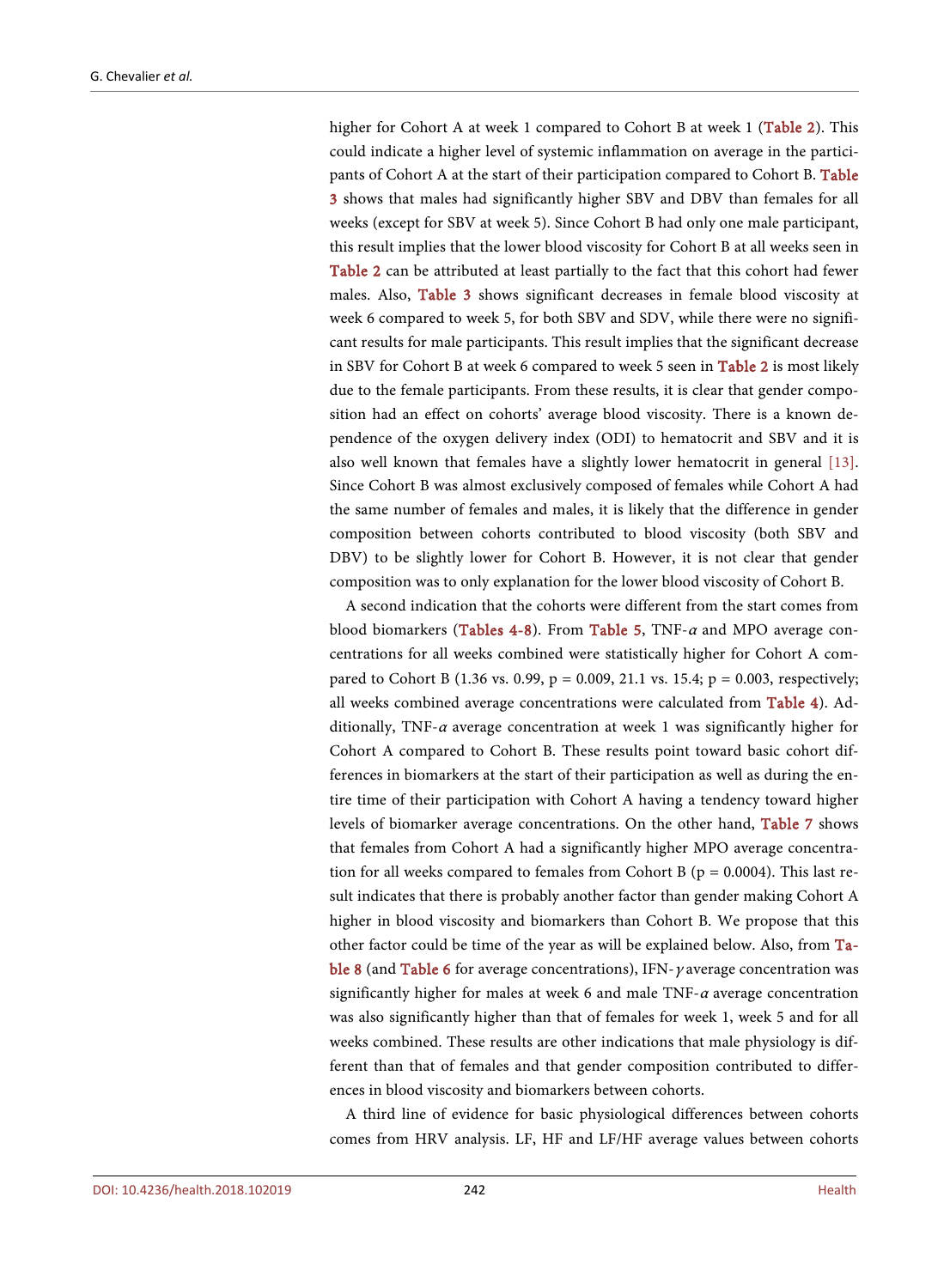for all 3 weeks combined are very significantly different ( $p = 0.0001$ , 0.00001 and 0.0002, respectively; see [Tables 9-11\)](#page-11-0). Also, for all three variables, Cohort A values are significantly different at week 5 and week 6. These results mean that each cohort autonomic nervous system (ANS) reacted differently during the duration of their participation. Why would Cohort A start and stay with higher levels of inflammation and stress compared to Cohort B during the entire time of their participation? We see two potential explanations. One explanation is because of difference in gender composition as already explained, however, we have seen evidence that this explanation cannot be the whole story (see [Table 7](#page-9-1) and related explanations). Another plausible explanation is time of the year. Cohort A participation started 11/14/2016 and ended on 12/22/2016. So, these participants started 10 days before Thanksgiving (11/24/16) and their participation ended just a few days before Christmas. They were just in the middle of the holiday season. No doubt that these participants experienced extra stress due to Thanksgiving and then Christmas preparation on top of their regular work schedule. We also have to add to that the stress these participants accumulated after working for months at end. They were surely looking forward to their holiday break. The research coordinators said they had comments about both of these situations. On the other end, Cohort B participation started on 1/4/2017 and ended on 2/15/2017, just after the Holidays. They had time to enjoy the Holidays without working and it is very likely that the participants of this cohort started refreshed from their time off and were ready to go to work. It is quite normal to expect that their level of stress would be lower than that of Cohort A, and that is what we observe in the data i.e. for all weeks combined, LF and LF/HF are significantly lower for Cohort B, while HF is significantly higher for Cohort B compared to Cohort A. In light of these very significant differences between cohorts, extra attention was given to each cohort and their difference in gender composition (for blood viscosity and biomarkers).

Coming back to blood viscosity, the normal range for SBV is between 3.7 and 4.4 cP while it is between 8.9 and 12.4 cP for DBV. According to results presented in [Table 2,](#page-6-1) Cohort A started their first week of participation with normal levels of blood viscosity going down to lower levels during their participation time while Cohort B started with lower than normal levels of blood viscosity at week 1, stayed lower than normal for the entire duration of their participation, and became even lower at week 6 (the end of their participation time, after being ungrounded for one week). [Table 2](#page-6-1) also shows that SBV was significantly lower at week 6 compared to week 1 for Cohort A while a significant decrease in SBV was observed at week 6 compared to week 5 for Cohort B. These results show a tendency for blood viscosity to be lower at week 6 and suggest that the effect of grounding continue to improve blood viscosity at least one week after the end of the 4-week grounding period. Finally, [Table 3](#page-7-0) shows significantly lower SBV and DBV at week 6 for female participants but not for males, reinforcing the hypothesis that female participants were the reason for the decrease in blood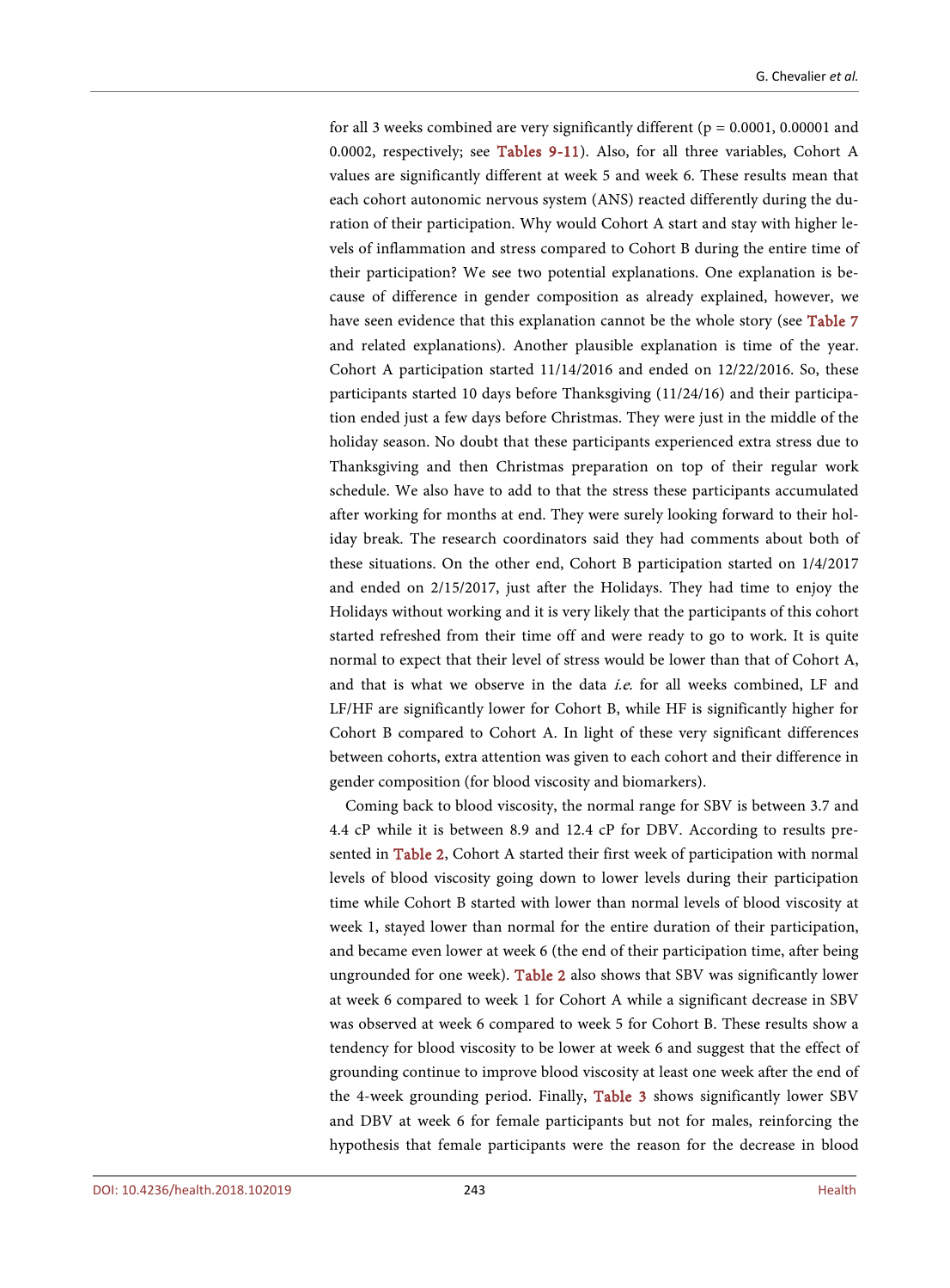viscosity at week 6 seen in [Table 2](#page-6-1) for Cohort B. However, gender composition cannot explain why SBV was significantly lower at week 6 compared to week 1 for Cohort A in [Table 2,](#page-6-1) suggesting that gender composition is not involved in the production of this result.

Turning our attention to blood biomarkers, [Table 4](#page-8-0) shows that for Cohort A IFN- $\gamma$  average concentration was significantly higher at week 6 compared to week 1 and week 5. The same table shows that for Cohort B TNF- $\alpha$  average concentration was significantly higher at week 6 compared to week 1 and hsCRP average concentration was higher at week 6 compared to week 1 and week 5. For both cohorts combined, TNF- $\alpha$  average concentration was higher at week 6 than at week 1 and also hsCRP concentration was higher at week 6 compared to week 5 and week 1. Since IFN- $\gamma$ , TNF- $\alpha$  and hsCRP are markers of inflammation, these results suggest a tendency for inflammation to increase markedly one week after participants stopped grounding (end of week 6, when blood samples were taken for the last time). These results seem to contradict blood viscosity results. However, IFN- $\gamma$ , TNF- $\alpha$  and hsCRP are direct markers of inflammation *i.e.* they are part of the physiological mechanisms that promote inflammation inside the body while blood viscosity is a measure of systemic effects of grounding on the blood. It is possible that blood viscosity continues to improve because of the presence of extra electrons attached to red blood cells (RBCs) even after not being grounded for some time, while deeper inside the body the mechanisms of inflammation are already in gear. If that hypothesis is true, when the electron reserve is depleted and the absolute value of the zeta potential of RBCs decreases, blood viscosity would then increase [\[22\].](#page-22-0) We just don't know how much time it takes for electron depletion to happen. An increase in low density lipoprotein-cholesterol (LDL-C) can decrease erythrocyte deformability by increasing the cholesterol-to-phospholipid ratio at the erythrocyte membrane, resulting in an increase in SBV while a decrease in LDL-C would produce the opposite result. Other factors decreasing erythrocyte membrane deformability are glucose, osmolality and dehydration. Hematocrit also has an important effect on SBV. SBV increases exponentially at high hematocrit [\[16\].](#page-21-9) Another possible explanation is that grounding may decrease hematocrit in grounded participants and that effect may override or precede the increase in inflammation by some weeks resulting in temporary small decreases in SBV as seen in [Table 2](#page-6-1) and [Table 3.](#page-7-0) A third possible explanation is that grounding may increase deformability of erythrocytes (because of the increase in absolute zeta potential due to extra electrons in the body) for some time even after ungrounding [\[22\].](#page-22-0) Since the number of participants in each cohort was small, research with more participants (and more methods of analysis) is needed in order to determine which of the 3 hypotheses (or combination of hypotheses) is (are) correct.

[Table 9](#page-11-0) and [Table 10](#page-12-0) show results for HR. According to these tables, Cohort A had a significantly higher average HR at week 6 compared to week 1, an indication of increased level of stress above the level of stress at the beginning of the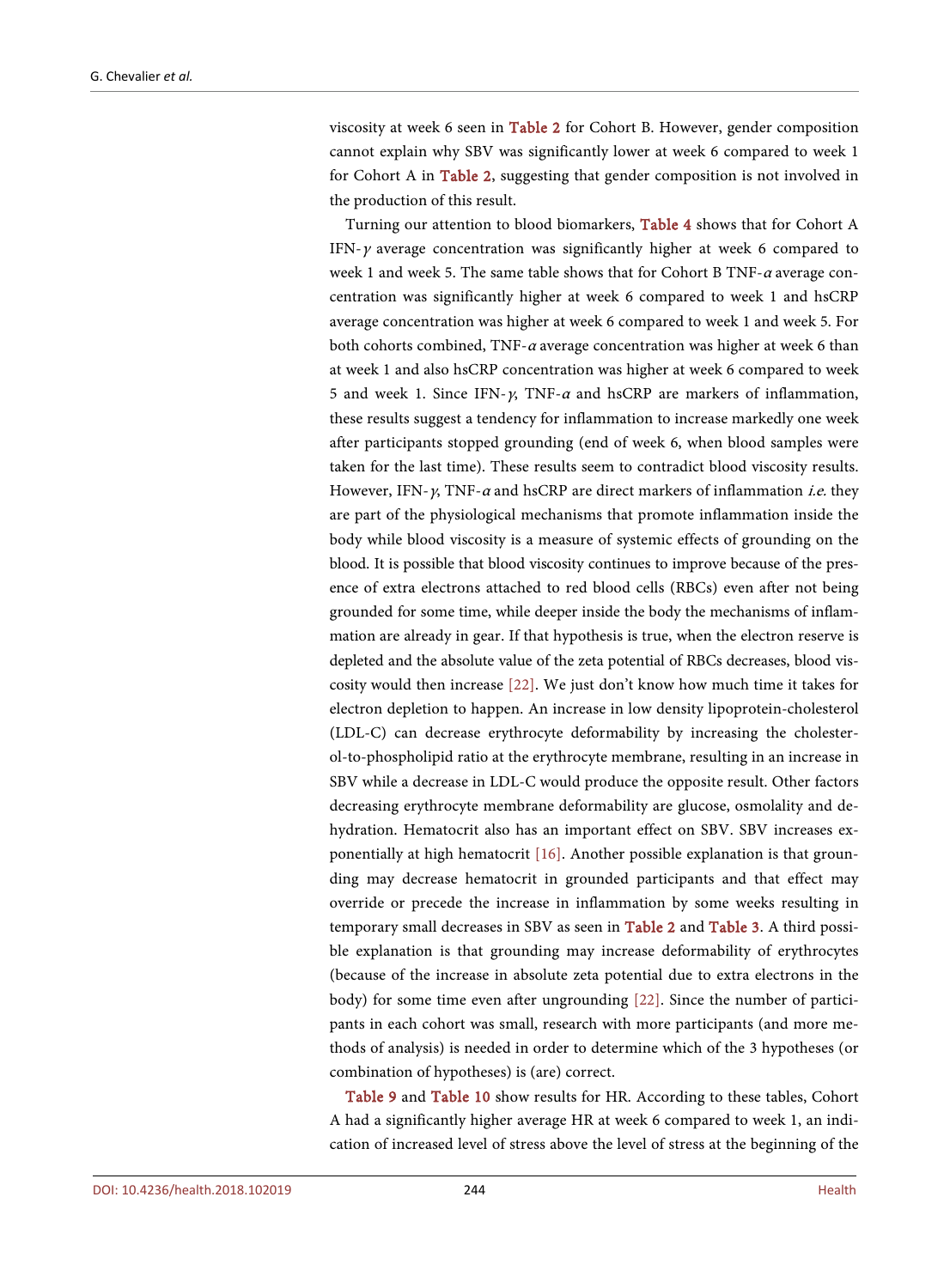study. This result is to be compared with [Table 4](#page-8-0) biomarker results of an increase in IFN- $\gamma$  concentration for Cohort A at week 6 compared to week 1 and week 5. We can infer that the increased stress seen in HR at week 6 for Cohort A is correlated to an increase in inflammation. On the other hand, Cohort B week 5 HR was lower than that at week 1 or week 6, possibly suggesting a relaxation effect after 4 weeks of grounding (although not significant). Cohort A HR weekly average kept increasing suggesting an increase in stress over time culminating in the highest stress level at the end of week 6. These opposite responses in HR between cohorts to grounding (at the end of week 5, after 4 weeks of grounding) give more credibility to the hypothesis that Cohort A was under increased stress during the time of participation while this was not the case for Cohort B which responded by greater relaxation as observed in previous studies [\[23\]](#page-22-1) [\[24\]](#page-22-2) [\[25\].](#page-22-3)

From these same tables, it can be seen that Cohort B had a significantly higher weekly average RR over the four 10-minute recordings of week 1 compared to Cohort A ( $p = 0.028$ ; [Table 11\)](#page-12-1). Remember that week 1 was an ungrounded week and so this result again points toward a difference between these two cohorts at the start of their participation. Cohort A had a significantly higher weekly average RR at week 6 compared to week 1 and week 5. A slower RR is usually an indication of a more relaxed state, parasympathetic system (PNS) activation, and deeper respiration. On the other hand, faster RR is related to increased activation of the sympathetic nervous system (SNS) and stress. The present results suggest increasing levels of stress as time pass during Cohort A participation, culminating with the higher stress level at week 6 while the opposite is true for Cohort B. This result reinforces the results obtained for HR suggesting a high level of stress at the end of Cohort A participation time (week 6) compared to week 1. For Cohort B, RR decreased after 4 weeks of grounding (at week 5, although not significantly), in agreement with the results obtained for HR. This agreement between HR and RR is not surprising since there is a known physiological mechanism linking the two through brainstem networks and respiratory sinus arrhythmia (RSA) [\[26\]](#page-22-4) [\[27\].](#page-22-5) 

According to the Task Force [\[20\],](#page-21-13) SDNN, the square root of variance between inter-beat intervals, reflects all the cyclic components responsible for variability in the period of recording (10 minutes in our case). It has been established that low SDNN (or HRV) is a factor increasing the risk of cardiovascular problems including heart attacks [\[28\]](#page-22-6) [\[29\].](#page-22-7) Consequently, an increase in HRV is consi-dered a positive outcome [\[30\].](#page-22-8) According to [Table 9](#page-11-0) and [Table 10,](#page-12-0) Cohort A had a significantly lower weekly average SDNN at week 6 compare to week 1 and week 5. On the other hand, at week 6 Cohort B had a significantly higher weekly SDNN average than Cohort A ( $p = 0.034$ , [Table 11\)](#page-12-1). These results are consistent with previous results for HR and RR showing an increase in stress one week after the end of Cohort A's participation time and the opposite for Cohort B.

According to [Tables 9-11,](#page-11-0) Cohort A had a significantly higher weekly LF average value at week 5 compared to week 1. Comparing Cohort A and Cohort B,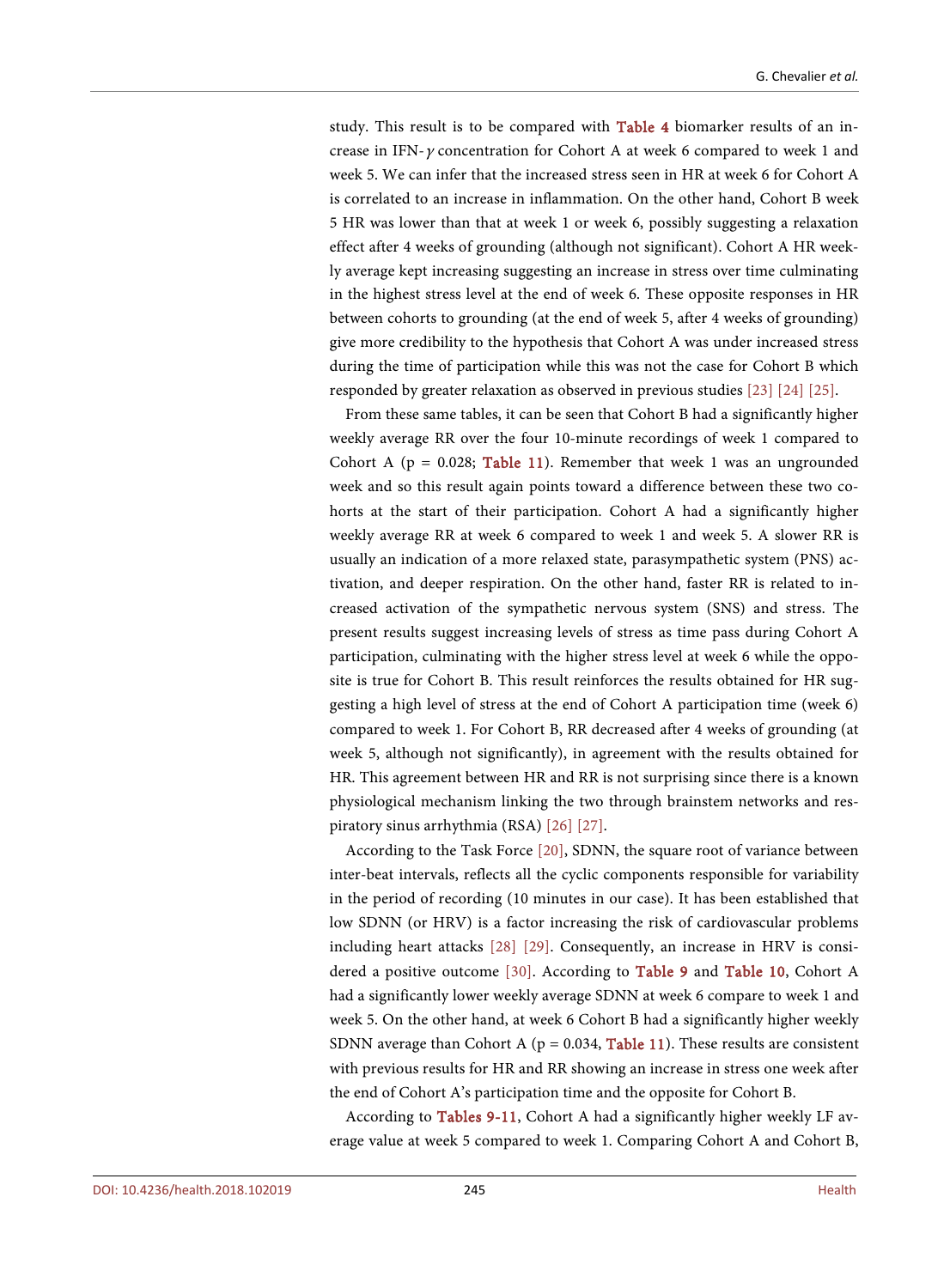the tables show that at week 5 and week 6, Cohort A had a significantly higher average LF value than Cohort B ( $p = 0.002$  and 0.013, respectively); this is also true for all weeks combined ( $p = 0.0001$ ). In general, the consensus is that LF contains information from both the sympathetic Nervous system (SNS) and the parasympathetic nervous system (PNS). Some researchers came to the conclusion that LF can be used as a marker of SNS function during the recording of the change from supine (when LF would be considered to contain information predominantly from the PNS) to sitting position (when LF would be considered to contain information predominantly from the SNS) in healthy people [\[31\].](#page-22-9) A recent heart rate control model provides support to this notion as a mathematical model developed to simulate LF requires in the HR control loop sympathetic cardiac-related oscillations generated in the brain stem [\[32\].](#page-22-10) Since our participants were standing (before, during or after massages) we take LF to predominantly contain information on the SNS and stress. We then view the increase in LF at week 5 compare to week 1 for Cohort A to be an indicator of increased stress. These results for LF are in agreement with results from HR, RR, and SDNN.

Regarding HF, there is wide agreement that this variable is closely related to vagal tone and PNS function [\[20\]](#page-21-13) [\[33\].](#page-22-11) According to [Tables 9-11,](#page-11-0) Cohort A had a significantly lower average HF value at week 5 compared to week 1 ( $p = 0.013$ ), an indication of increased stress. On the other hand, Cohort B had a significantly higher average HF than Cohort A at week 5, week 6 and for all weeks combined  $(p = 0.001, 0.014$  and 0.00001, respectively). We note also that at week 5 Cohort B had an increase in HF compare to week 1 (although not significant). These results are in accordance with results obtained in a previous study where HF increased significantly during a 40-minute grounding period compared to an ungrounded group [\[23\].](#page-22-1) In this previous study, the increase in HF during the grounding period was more than double that of the non-grounded group. It can be noted that as soon as the grounding period ended, HF started to decrease. This phenomenon could explain why we do not see a statistically significant increase in average HF for Cohort B after 4 weeks of grounding (week 5). In effect, the weekly four10-minutes periods (first 10 minutes after putting the recorder on, 10-minutes before the first massage, first 10-minutes after massages, and last 10-minutes before taking off the recorder) used to calculate HRV parameters are times when the participants were not grounded. Consequently, the decrease in HF starting immediately after ungrounding seen in a previous study could explain the present result for Cohort B. Measuring participants during grounding may have resulted in more significant results. However, the present study was designed in part to address long term positive effects of grounding (for 4 weeks) and in part to determine if the positive effects last after ungrounding for one week. Nevertheless, the fact that Cohort B HF increases at week 5 compared to week 1 while the opposite is true for Cohort A, resulting in significant differences between cohorts for week 5, week 6 and all weeks combined, is a confirmation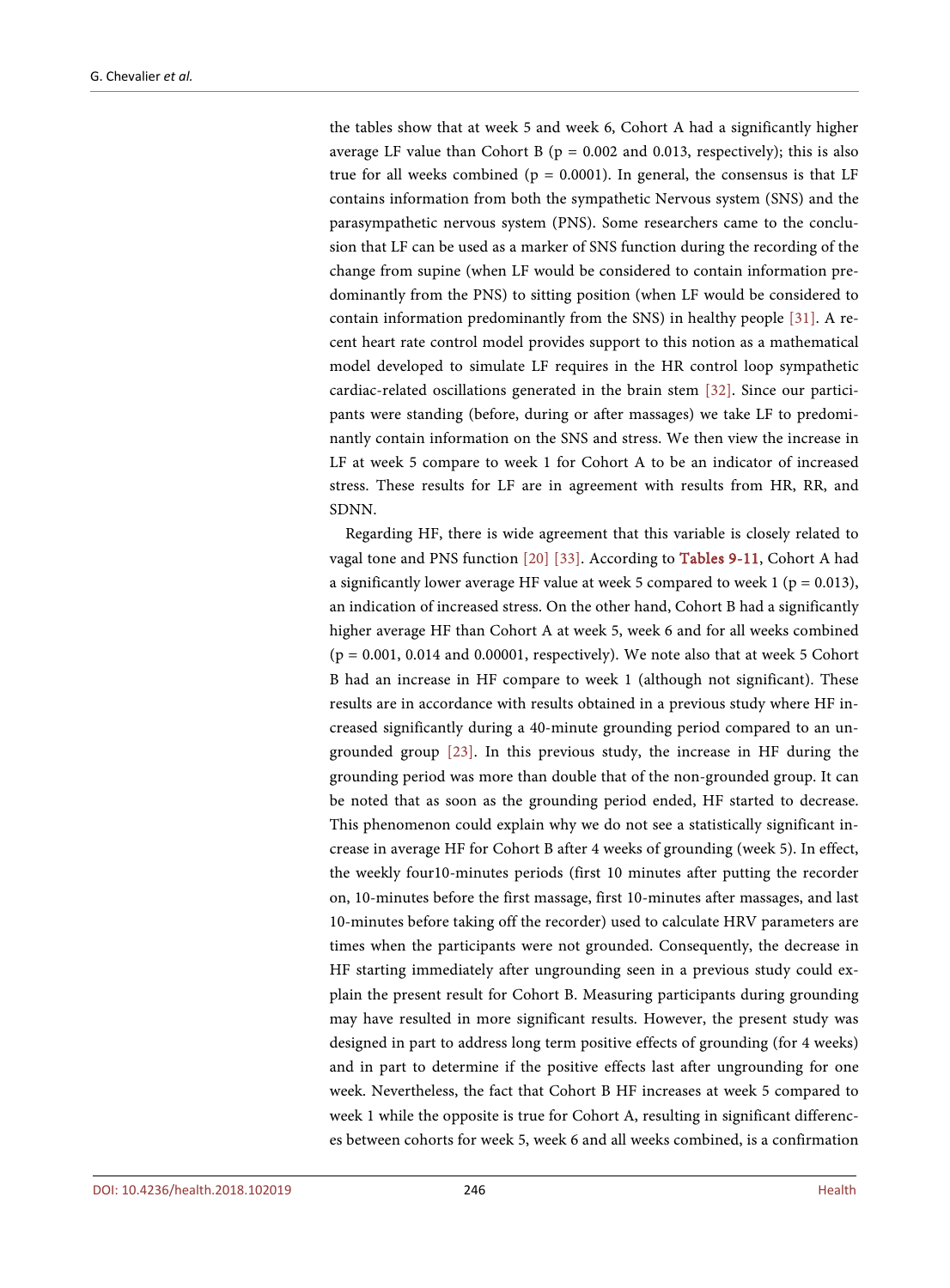that Cohort A was under abnormally high levels of stress and that Cohort B was more relaxed. Again, these results are similar and support the results obtain with the previous variables (HR, RR, SDNN and LF).

According to the Task Force [\[20\],](#page-21-13) LF/HF is the best variable to determine the ratio of vagal tone to SNS activation. Consequently, it is not surprising to see that LF/HF results are very similar to those for HF in this study since our participants were recorded while standing (i.e. LF contained mainly information on SNS). It can be seen from [Tables 9-11,](#page-11-0) that the same statistical results are significant for both variables. In effect if HF correlates with PNS and LF with SNS, the ratio on the two (LF/HF) should result in very similar statistical results with high and low values inverted compared to HF  $(i.e.$  the low values of HF become high values of LF/HF and vice-versa). This is exactly what we observe. According to [Table 9](#page-11-0) and [Table 11,](#page-12-1) at week 5, week 6, and for all weeks combined Cohort B had a significantly lower mean average LF/HF than Cohort A ( $p = 0.002, 0.019$ ) and 0.00002, respectively). Also, Cohort A had a significantly higher average LF/HF value at week 5 compared to week 1, an indication of increased stress. Again, these results are consistent with all other HRV related results.

A limitation of this study is the modest number of participants. For this reason, we highlighted in blue probabilities between 0.05 and 0.1 as possibly of interest to help design future studies with a larger number of participants. Also, this study suggests the importance of gender differences and the time of the year for doing such an experiment. It is best to make sure gender composition is similar in all cohorts and it is best to avoid setting up an experiment close to holidays. Another limitation is that the present design did not allow us to investigate independently the effects of BMI from those due to gender. In addition, physiological data (HR, HRV) were obtained in participants allowed to move freely during measurement intervals, and variations in motor activity and posture may have affected these measures. The level of physical activity (intensity of motion and exertion) during the massage event may also differ between participants, thus influencing HR and respiratory rate after the massage. Future studies could examine HRV during periods of rest (e.g., sitting quietly in a chair) to address these issues. In futures studies, an assessment of general stress level for several cohorts starting at different time points may confirm the present conclusions regarding the differences at baseline. Finally, it would be interesting to assess if perceived level of stress correlates with changes in biomarkers.

#### **5. Conclusion**

This exploratory study showed that grounding massage therapists while they performed massages and at night reduces stress as indicated by HR, RR, LF, HF and LF/HF. It also showed that the lowering effect of grounding on blood viscosity lasts for at least one week after ungrounding, with systolic blood viscosity becoming significantly lower at the end of the study as compared to the initial pre-intervention value. Inflammation markers (IFN- $\gamma$ , TNF- $\alpha$ , and hsCRP)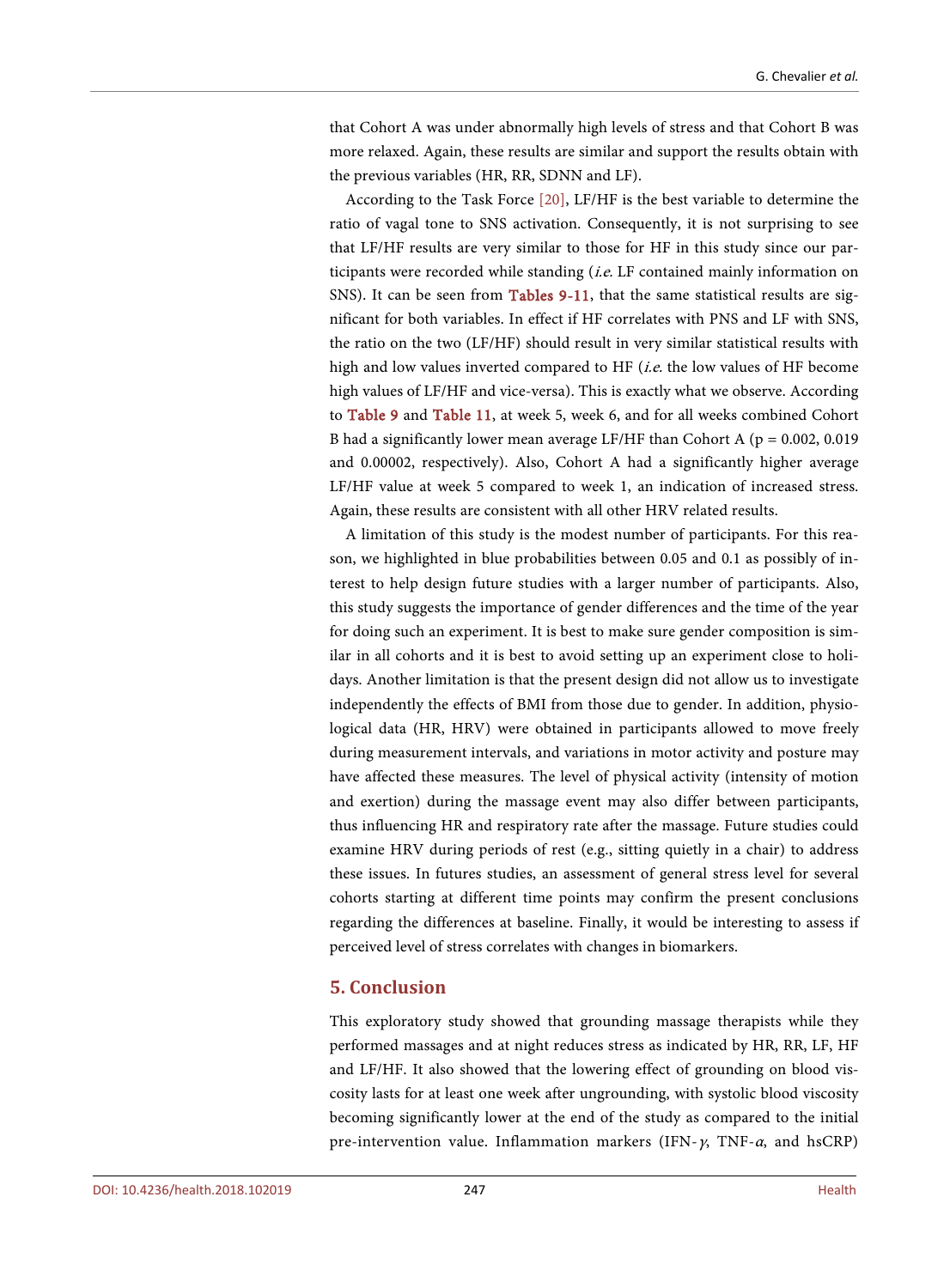increased rapidly after ungrounding, within a week, suggesting the importance of grounding on a regular basis, preferably daily. Abnormally stressful situations lasting for long periods of time can partially decrease the benefits of grounding, but not eliminate them. This study's findings suggest that grounding is beneficial for massage therapists in several domains relevant to health and wellbeing

# **Acknowledgements**

The authors wish to thank Jennifer Johnson, Director of Services at the Chopra Center for Wellbeing, and the staff at the Chopra Center for supporting this project. We are particularly grateful to the massage therapists at the Chopra Center for their extensive time and commitment to this study. We acknowledge Daniel J Cho, Director of Rheovector LLC, for blood viscosity determinations. This project was funded by Earth FX, Inc., and the grounding products were donated by earthing.com.

# **Disclosures**

One or more authors have received funding and/or advisory fees from health companies for other projects. P.J.M. is director of research at the Chopra Foundation. S.P. is employed by the Chopra Center and L.W. is an employee of the Chopra Foundation. D.C. is a co-founder and a co-owner of the Chopra Center. G.C. is a consultant for Earth FX.

## **References**

- <span id="page-20-0"></span>[1] Chevalier, G., Sinatra, S.T., Oschman, J.L., Sokal, K. and Sokal, P. (2012) Earthing: Health Implications of Reconnecting the Human Body to the Earth's Surface Electrons. Journal of Environmental and Public Health, 2012, Article ID: 291541. <https://doi.org/10.1155/2012/291541>
- <span id="page-20-1"></span>[2] Oschman, J.L., Chevalier, G. and Brown, R. (2015) The Effects of Grounding (Earthing) on Inflammation, the Immune Response, Wound Healing, and Prevention and Treatment of Chronic Inflammatory and Autoimmune Diseases. Journal of Inflammation Research, 8, 83-96[. https://doi.org/10.2147/JIR.S69656](https://doi.org/10.2147/JIR.S69656)
- <span id="page-20-2"></span>[3] Oschman, J.L., Chevalier, G. and Ober, A.C. (2015) Biophysics of Earthing (Grounding) the Human Body. In: Rosch, P.J., Ed., Bioelectromagnetic and Subtle Energy Medicine, 2nd Edition, CRC Press, New York, 427-448.
- <span id="page-20-3"></span>[4] Lyons, N. (2016) 3 Things You Should Know Before Becoming a Massage Therapist. <http://www.massagetherapyschoolsinformation.com/becoming-a-massage-therapist/>
- <span id="page-20-4"></span>[5] Zucker, M. (2016) Goodbye Pain and Inflammation: Massage Table Grounding Pad Relieves Therapist's Overuse Injuries. Dermascope, May Issue. [http://www.dermascope.com/scope-this/goodbye-pain-and-inflammation-massage](http://www.dermascope.com/scope-this/goodbye-pain-and-inflammation-massage-table-grounding-pad-relieves-therapist-s-overuse-injuries?print=1&tmpl=component%23.WdZxQjBryUk)[ta](http://www.dermascope.com/scope-this/goodbye-pain-and-inflammation-massage-table-grounding-pad-relieves-therapist-s-overuse-injuries?print=1&tmpl=component%23.WdZxQjBryUk)[ble-grounding-pad-relieves-therapist-s-overuse-injuries?print=1&tmpl=component](http://www.dermascope.com/scope-this/goodbye-pain-and-inflammation-massage-table-grounding-pad-relieves-therapist-s-overuse-injuries?print=1&tmpl=component%23.WdZxQjBryUk) [#.WdZxQjBryUk](http://www.dermascope.com/scope-this/goodbye-pain-and-inflammation-massage-table-grounding-pad-relieves-therapist-s-overuse-injuries?print=1&tmpl=component%23.WdZxQjBryUk)
- <span id="page-20-5"></span>[6] Omoigui, S. (2015) The Biochemical Origin of Pain—Proposing a New Law of Pain: The Origin of All Pain is Inflammation and the Inflammatory Response. Part 1 of 3-A Unifying Law of Pain. Medical Hypotheses, 69, 70-82. <https://doi.org/10.1016/j.mehy.2006.11.028>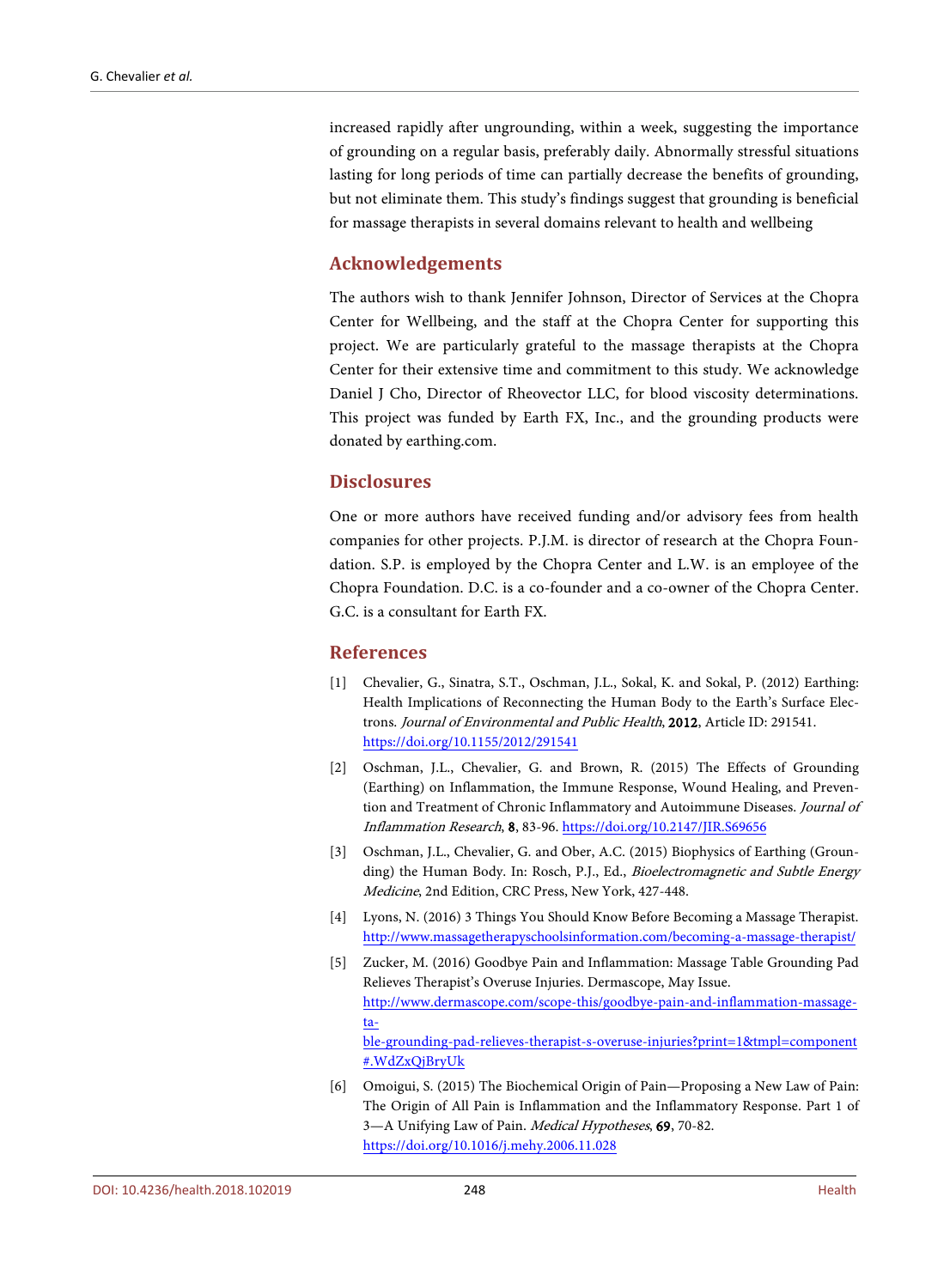- <span id="page-21-0"></span>[7] Omoigui, S. (2015) The Biochemical Origin of Pain: The Origin of All Pain Is Inflammation and the Inflammatory Response. Part 2 of 3-Inflammatory Profile of Pain Syndromes. Medical Hypotheses, 69, 1169-1178. <https://doi.org/10.1016/j.mehy.2007.06.033>
- <span id="page-21-1"></span>[8] Louati, K. and Berenbaum, F. (2015) Fatigue in Chronic Inflammation—A Link to Pain Pathways. Arthritis Research & Therapy, 17, 254. <https://doi.org/10.1186/s13075-015-0784-1>
- <span id="page-21-2"></span>[9] Jones, R. (2009) Investing in Yourself. Massagetherapy.com. [http://www.massagetherapy.com/articles/index.php/article\\_id/1774/Investing-In-Y](http://www.massagetherapy.com/articles/index.php/article_id/1774/Investing-In-Yourself) [ourself](http://www.massagetherapy.com/articles/index.php/article_id/1774/Investing-In-Yourself)
- <span id="page-21-3"></span>[10] Oschman, J.L. (2016) Earthing: A New Perspective on the Cause and Prevention of therapist Burnout. Massage & Body Work, March/April, 75-81.
- <span id="page-21-4"></span>[11] Brown, C.A. and Lilford, R.J. (2006) The Stepped Wedge Trial Design: A Systematic Review. BMC Medical Research Methodology, 8, 6-54. <https://doi.org/10.1186/1471-2288-6-54>
- <span id="page-21-5"></span>[12] Hussey, M.A. and Hughes, J.P. (2007) Design and Analysis of Stepped Wedge Cluster Randomized Trials. Contemporary Clinical Trials, 28, 182-191. <https://doi.org/10.1016/j.cct.2006.05.007>
- <span id="page-21-6"></span>[13] Pop, G.A.M., Duncker, D.J., Gardien, M., Vranckx, P., Versluis, S., Hasan, D. and Slager, C.J. (2002) The Clinical Significance of Whole Blood Viscosity in (Cardio)vascular Medicine. Netherlands Heart Journal, 10, 512-516.
- <span id="page-21-7"></span>[14] Tamariz, L.J., Young, J.H., Pankow, J.S., Yeh, H.C., Schmidt, M.I, Astor, B. and Brancati, F.L. (2008) Blood Viscosity and Hematocrit as Risk Factors for Type 2 Diabetes Mellitus: The Atherosclerosis Risk in Communities (ARIC) Study. American Journal of Epidemiology, 168, 1153-1160. <https://doi.org/10.1093/aje/kwn243>
- <span id="page-21-8"></span>[15] Rafnsson, S., Deary, I.J., Whiteman, M.C., Rumley, A., Lowe, G.D.O. and Fowkes, F.G.R. (2010) Haemorheological Predictors of Cognitive Decline: The Edinburgh Artery Study. Age and Ageing, 39, 217-222. <https://doi.org/10.1093/ageing/afp227>
- <span id="page-21-9"></span>[16] Cho, Y-I. and Cho, D.J. Hemorheology and Microvascular Disorders. Korean Circulation Journal, 41, 287-295. <https://doi.org/10.4070/kcj.2011.41.6.287>
- <span id="page-21-10"></span>[17] Larsen, P. and Holsworth, R. (2012) Measuring Blood Viscosity to Improve Patient Outcomes. Townsend Letter: The Examiner of Alternative Medicine. <http://www.townsendletter.com/Jan2012/measureblood0112.html>
- <span id="page-21-11"></span>[18] Marton, Z., Kesmarky, G., Vekasi, J., Cser, A., Russai, R., Horvath, B. and Toth, K. (2001) Red Blood Cell Aggregation Measurements in Whole Blood and in Fibrinogen Solutions by Different Methods. Clinical Hemorheology and Microcirculation, 24, 75-83.
- <span id="page-21-12"></span>[19] Chen, W.-L., Tsai, T.-H., Huang, C.-C., Chen, J.-H. and Kuo, C.-D. (2009) Heart Rate Variability Predicts Short-Term Outcome of Successfully Resuscitated Patients with Out-of-Hospital Cardiac Arrest. Resuscitation, 80, 1114-1118. <https://doi.org/10.1016/j.resuscitation.2009.06.020>
- <span id="page-21-13"></span>[20] Task Force of the European Society of Cardiology and the North American Society of Pacing and Electrophysiology (1996) Heart Rate Variability: Standards of Measurement, Physiological Interpretation, and Clinical Use. European Heart Journal, 17, 354-381. <https://doi.org/10.1093/oxfordjournals.eurheartj.a014868>
- <span id="page-21-14"></span>[21] Vivonoetics (2017) VivoSense® User Manual—Heart Rate Variability Professional Edition. Newport Beach, CA.